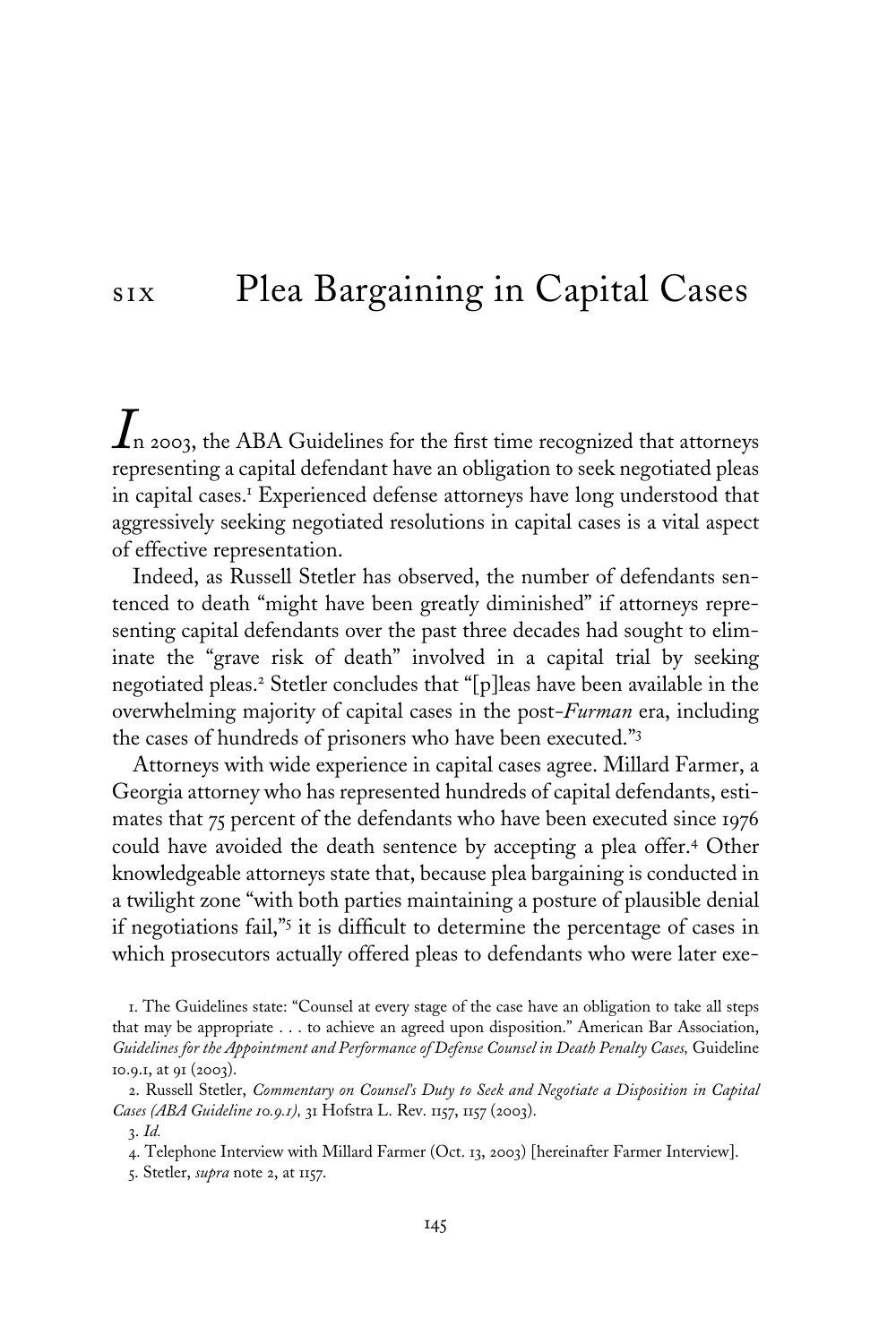cuted.6 Nevertheless, they estimate that more than half of these defendants at some point had an opportunity to enter a guilty plea that would have eliminated the possibility of a death sentence.<sup>7</sup> And they are confident that, if the defendants' attorneys had aggressively pursued the possibility of obtaining favorable plea bargains, the percentage of executed defendants who could have saved their lives by entering a plea would have been even higher.<sup>8</sup>

Attorneys with experience in capital cases emphasize that lawyers representing capital defendants need to be trained in the art of plea bargaining. In his position as adviser to attorneys who represent federal capital defendants, David Bruck states that it is often necessary to alter the attorney's mind-set. An attorney appointed to represent a federal capital defendant may believe that he has received a "prestige appointment" that will allow him to "demonstrate his trial skills."<sup>9</sup> When advising such an attorney, Bruck's first priority is to convince him that what is often needed is not a skilled trial lawyer but a "world class cop-out artist."<sup>10</sup> In many cases, a capital defendant's attorney can best achieve an optimal result for his or her client by resolving the case through negotiations with the prosecutor.

As might be expected, many lawyers who represent capital defendants do not relish the role of "world class cop-out artist." Even if a lawyer is aware that a plea offer may be obtainable, she would sometimes prefer to focus on litigating the case rather than negotiating with the prosecutor or engaging in conduct that will increase the likelihood of a favorable offer. And, if there is an offer, the lawyer will soon realize that persuading her client to accept the offer is likely to present a daunting challenge. Plea bargains offered by prosecutors in capital cases will nearly always require the defendant to serve a long prison term—often life without the possibility of parole. Persuading the defendant to accept such an offer may be extremely difficult, and the difficulty may be compounded by racial barriers between the defendant and the attorney, the defendant's mental problems, his attitude toward the death penalty, and myriad other circumstances.

Nevertheless, as the ABA Guidelines now recognize, seeking to resolve a capital case through a favorable negotiated plea is a "core component of

6. *Id.*

<sup>7.</sup> Telephone Interview with Stephen Bright (Nov. 29, 2003) [hereinafter Bright Interview]; Telephone Interview with Michael Burt (Oct. 23, 2003) [hereinafter Burt Interview].

<sup>8.</sup> Bright Interview, *supra* note 7; Burt Interview, *supra* note 7. *See also* Stetler, *supra* note 2, at 1158.

<sup>9.</sup> Telephone Interview with David Bruck (Nov. 25, 2003) [hereinafter Bruck Interview]. 10. *Id.*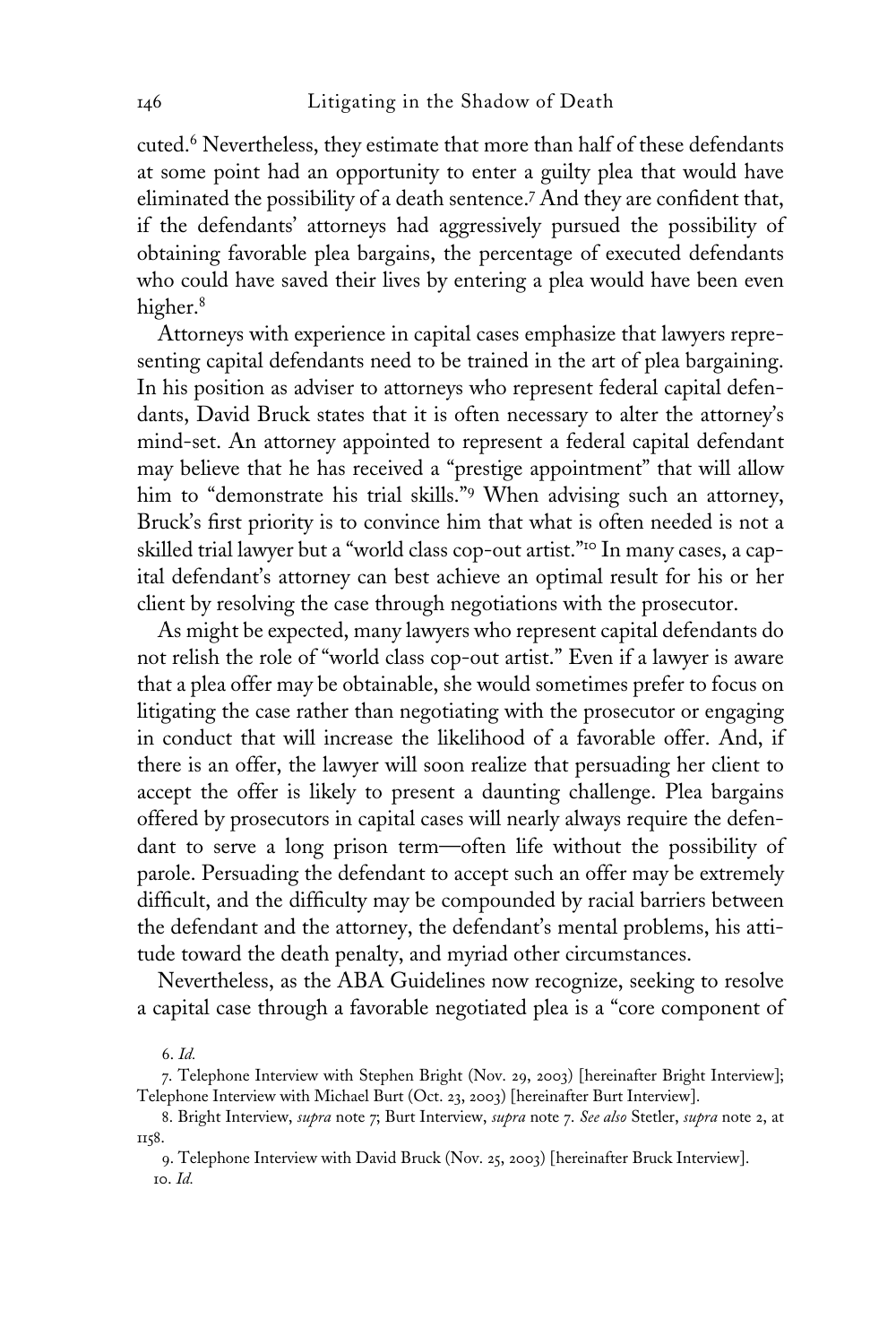effective representation."<sup>II</sup> In many, if not most, capital cases, a competent defense attorney should thus seek to obtain a favorable plea offer from the prosecutor and, if such an offer is obtained, seek to persuade the defendant to accept it.

## *Obtaining a Favorable Offer from the Prosecutor*

In many capital cases, a favorable plea offer from the prosecutor will be any offer that allows the defendant to avoid the possibility of a death sentence. A prosecutor's willingness to make such an offer varies depending on a wide range of factors, including the jurisdiction in which the case arises, the nature and circumstances of the crime, the defendant's history, the amount of publicity the case has received, the prosecutor's political aspirations, and the wishes of the surviving members of the victim's family.

In some jurisdictions, the prosecutor will be willing to allow a capital defendant an opportunity to avoid the death penalty by entering a guilty plea in nearly every case. Ironically, even prosecutors known as strong advocates of the death penalty have adopted this policy. The district attorney of Philadelphia, for example, has been characterized as the "deadliest D.A." because of her policy of seeking the death penalty in nearly all cases in which the defendant is eligible to receive it.<sup>12</sup> While Philadelphia prosecutors seek the death penalty in nearly all capital cases that go to trial, however, they allow capital defendants the opportunity to avoid the death penalty through negotiated pleas in all but the rarest cases.

Jules Epstein, a private attorney who has been involved in more than a hundred capital cases, states that, with the exception of murder cases in which the victim was a police officer, Philadelphia prosecutors are almost invariably receptive to a negotiated resolution through which the defendant can avoid the death sentence.<sup>13</sup> Marc Bookman, an attorney with the Defender Association, has had a similar experience in his regular dealings with the same office. He reports that Philadelphia prosecutors are strong supporters of the death penalty but also see the wisdom of resolving even the most egregious case through negotiation. Although the district attorney has no stated policy, Bookman believes the office has come to the reasonable conclusion that a plea to life without parole protects the commu-

<sup>11.</sup> Stetler, *supra* note 2, at 1157.

<sup>12.</sup> Tina Rosenberg, *The Deadliest D.A.,* N.Y. Times, July 16, 1995, § 6 (Magazine), at 22.

<sup>13.</sup> Telephone Interview with Jules Epstein (Dec. 18, 2003) [hereinafter Epstein Interview].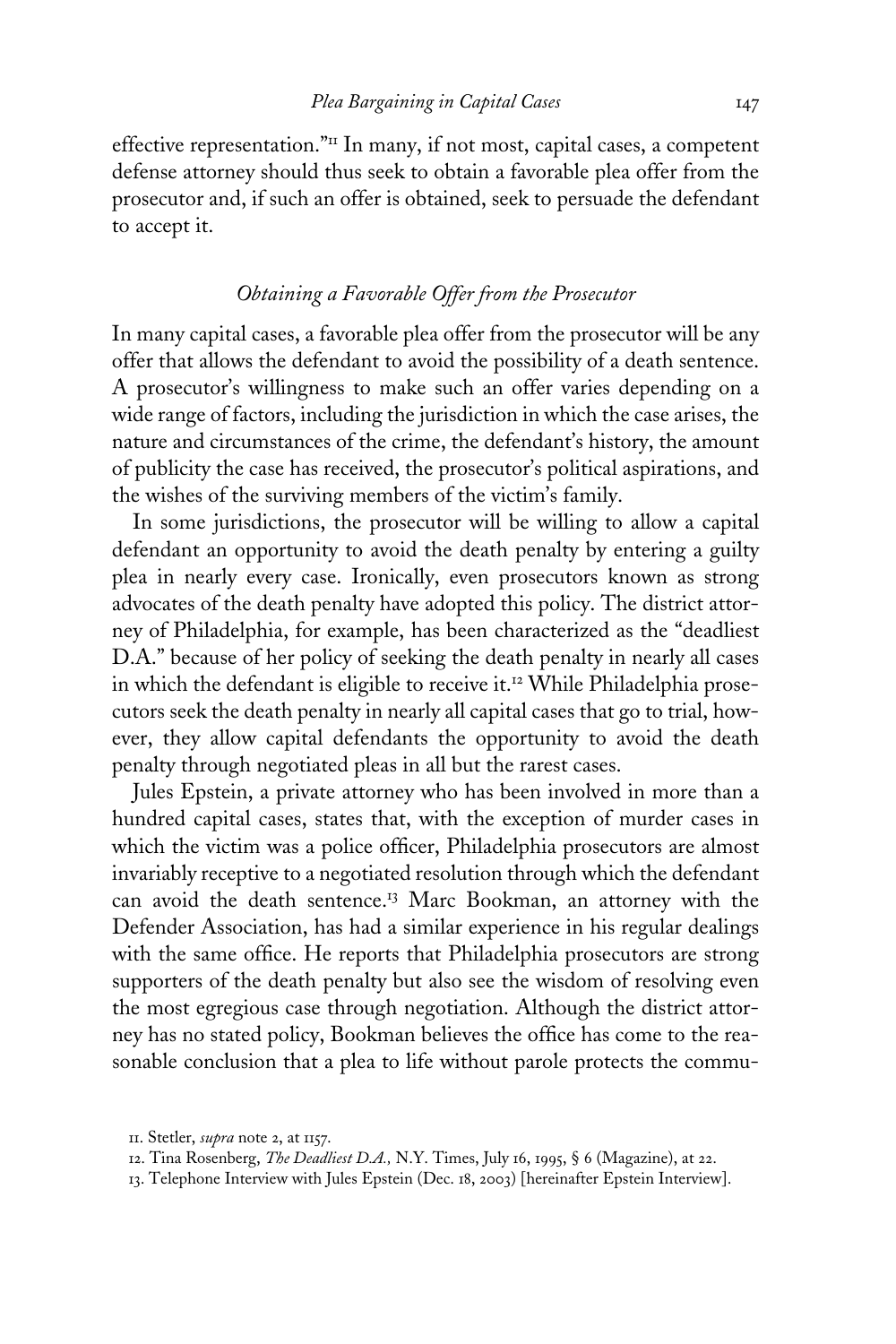nity and assures finality. They see this sort of negotiated plea as "a very propitious way" to resolve a capital case.<sup>14</sup>

Similarly, even though the state of Texas has executed far more defendants than any other state,<sup>15</sup> prosecutors in some Texas counties routinely offer capital defendants an opportunity to avoid a death sentence through entering a plea in even the most aggravated cases. Mike Charlton, an attorney with wide experience in capital cases, states that Texas prosecutors in smaller rural counties are generally willing to offer pleas because of budgetary considerations, especially when they are dealing with an experienced defense attorney; these prosecutors are aware that the trial of a capital case will "cost the county more than it can afford."<sup>16</sup> Similarly, the prosecutor of Travis County, which includes the city of Austin, has a liberal policy with respect to plea offers. Gary Taylor, another experienced capital defense attorney, reports that, when representing a capital defendant in Travis County, he can generally obtain a favorable plea offer in even the most aggravated cases if he shows the prosecutor he "will work hard and will be able to raise difficult issues relating to either [the defendant's] guilt or penalty."<sup>17</sup>

Even in jurisdictions that have a relatively firm policy against offering pleas in certain types of capital cases, defense attorneys will often be able to obtain favorable offers by persistently seeking them and at the same time engaging in conduct designed to convince the prosecutor that offering a plea will be more advantageous to the government than litigation. In order to show the prosecution that litigating the case will cause serious problems, the defense attorney will often file pretrial motions that demonstrate not only that the case involves difficult issues that reduce the prosecutor's chances of obtaining a death sentence but also that litigating the case will be time consuming, expensive, and potentially harmful to the government.

Consider the case of Sampson Armstrong, a thirty-five-year-old African American man who was charged in Hardee County, Florida, with the firstdegree murder and robbery of an elderly white couple.<sup>18</sup> At his first trial,

14. Telephone Interview with Marc Bookman (Nov. 22, 2003) [hereinafter Bookman Interview]. Bookman stated that cases involving the killing of a police officer are rare, and he has not represented a defendant charged with such a crime. *Id.*

15. Texas has executed 323 people. Death Penalty Information Center, *Number of Executions by State and Region since 1976, available at* http://www.deathpenaltyinfo.org/article.php?scid= 8&did= 186 (last modified July 22, 2004). This total exceeds by 1 the sum of the 5 next most execution-prone states—Virginia (92), Oklahoma (74), Missouri (61), Florida (59), and Georgia (36). *Id.*

16. Telephone Interview with Michael Charlton (Dec. 9, 2003) [hereinafter Charlton Interview].

17. Telephone Interview with Gary Taylor (Dec. 9, 2003).

18. *See* Armstrong v. Dugger, 833 F.2d 1430 (11th Cir. 1987).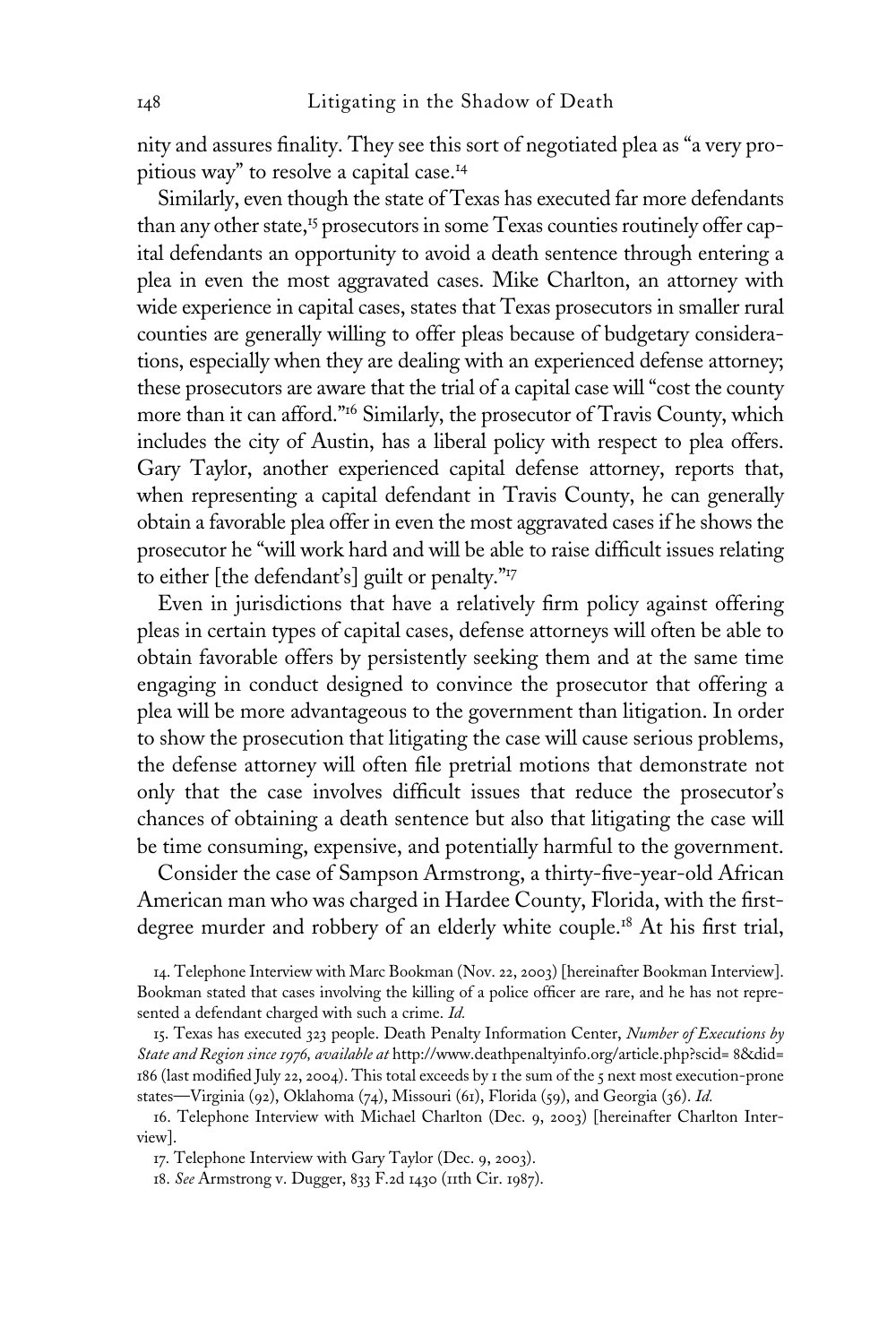the jury found Armstrong guilty and sentenced him to death.19 Subsequently, however, a federal court vacated his death sentence on the ground that he had been denied effective assistance of counsel at his penalty trial.<sup>20</sup>

For the new penalty proceeding, Armstrong was represented by Edward Stafman of Tallahassee, Florida, a lawyer who has represented capital defendants throughout Florida. With the help of an investigator, Stafman delved into every aspect of Armstrong's background. He learned that Armstrong weighed two pounds five ounces at birth, apparently because he suffered from fetal alcohol syndrome during his mother's pregnancy;<sup>21</sup> he was beaten severely by his parents from the time he was a small child; he had been significantly affected by the extreme hardships he experienced as a migrant worker over a period of two decades;<sup>22</sup> he had never learned to read or write; he had an IQ of seventy-two, which suggested he was possibly mentally retarded;<sup>23</sup> he had severe hearing problems; and he was brain damaged (apparently as the result of a blow to the head).

Stafman used these facts to petition the court for compensation for several experts to assist in preparing for Armstrong's resentencing.<sup>24</sup> After numerous ex parte proceedings, the court authorized Stafman to retain six experts, including a medical doctor to testify about the effect that fetal

19. *Id.* at 1432.

20. *Id.* at 1436. For a fuller account of Armstrong's first death penalty trial, see Welsh S. White, *Effective Assistance of Counsel in Capital Cases: The Evolving Standard of Care,* 1993 U. Ill. L. Rev. 323, 327–28.

21. Fetal alcohol syndrome is a condition resulting from alcohol abuse during pregnancy. It is characterized by prenatal and postnatal growth retardation, mental retardation, and facial deformities. *See generally* Ernest L. Abel, Fetal Alcohol Syndrome 55–87 (1990).

22. As a child, Armstrong worked as a fruit picker in order to supplement his grandmother's income. This resulted in irregular school attendance and a lack of adequate adult supervision throughout his formative years. *Armstrong,* 833 F.2d at 1433.

23. The American Association on Mental Deficiency (AAMD) defines mental retardation as having an upper boundary IQ of approximately  $70$ . American Ass'n on Mental Deficiency, Classification in Mental Retardation 23 (Herbert J. Grossman, M.D. ed., 1983). This compares with a population mean score of 100. The AAMD cautions that the number 70 is a guideline only and may be extended upward depending on the reliability of the particular IQ test used. Besides IQ, the AAMD considers other impairments in adaptive behavior when deciding if an individual should be classified as mentally retarded. See James W. Ellis & Ruth A. Luckasson, Mentally *Retarded Criminal Defendants,* 53 Geo. Wash. L. Rev. 414, 422 & n.44 (1985).

24. Stafman's motions were predicated upon the Court's decision in *Ake v. Oklahoma,* 470 U.S. 68 (1985). Telephone Interview with Edward Stafman, attorney in Tallahassee, Florida (May 8, 1992) [hereinafter Stafman Interview]. In *Ake,* the Court held that if an indigent defendant makes a preliminary showing that his sanity at the time of the offense is to be a "significant factor" at trial, the State must, "at a minimum, assure the defendant access to a competent psychiatrist who will conduct an appropriate examination and assist in evaluation, preparation and presentation of the defense." 470 U.S. at 83.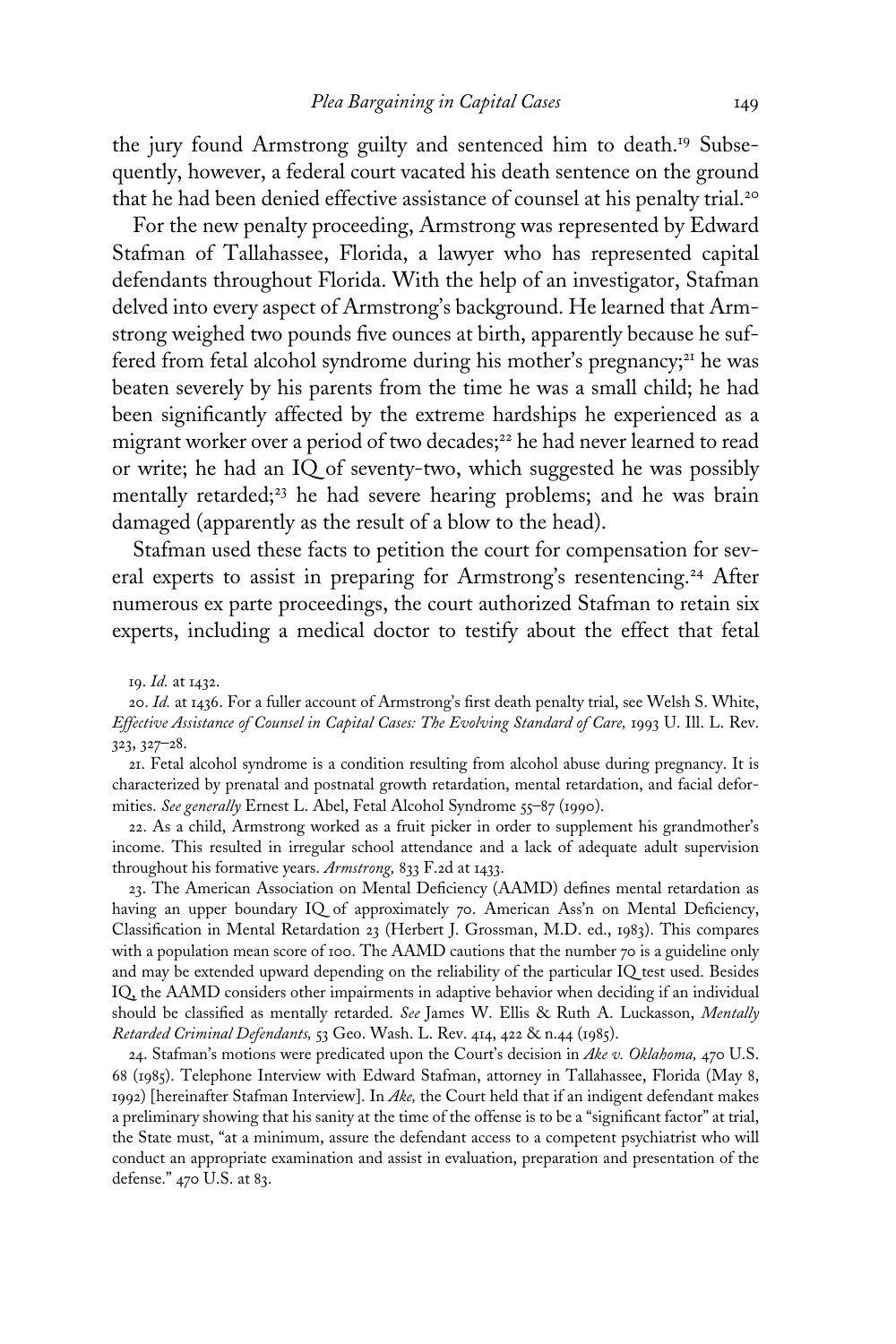alcohol syndrome has upon behavior, a mental retardation expert<sup>25</sup> to explain the effect of Armstrong's borderline mental retardation, and a neurologist to testify about the effect of Armstrong's brain damage.<sup>26</sup>

During the early stages of the case, Stafman also filed several pretrial motions relating to discovery of the prosecutor's aggravating evidence and voir dire of the prospective jurors. In addition, Stafman's investigator met with members of the victims' family to explain some of the background of the case and to discuss with them their feelings about the death penalty.

Following the authorization for the retention of six experts, Stafman met with the prosecutor and other officials to negotiate a plea bargain. One of Stafman's arguments was that the compensation for the expert witnesses, which likely would exceed \$100,000 if the case went to trial, would severely burden the county's financial resources. Stafman pointed this out in separate meetings with each of the county's five commissioners. Tactfully, he suggested that spending county money for this purpose would not be a good use of resources. He proposed to the commissioners that Armstrong be allowed to plead guilty in exchange for a life sentence and that some of the money saved by avoiding trial "be used to provide a suitable memorial for the victims."<sup>27</sup> The county commissioners were persuaded and communicated their views to the prosecutor; in due course, the prosecutor agreed to allow Armstrong to plead guilty in exchange for a life sentence.

In another case, Mendes Brown, a middle-aged African American man, was charged with the first-degree murder and burglary of an elderly white man in San Francisco. Although San Francisco prosecutors are often willing to offer pleas that eliminate the possibility of a death sentence in felony-murder cases where there is only one victim and no sexual offense, torture, or other aggravating circumstances, $28$  in this case the prosecutor was unwilling to offer a plea because the defendant had a significant prior record and the victim's son adamantly insisted that the prosecutor seek the death penalty.<sup>29</sup>

29. *Id.*

<sup>25.</sup> Because mental retardation differs significantly from other forms of mental disability, a psychiatrist or other mental health professional whose training has been limited to evaluating mental illness is not qualified to testify as an expert with respect to mental retardation. See Ellis & Luckasson, *supra* note 23, at 484–90.

<sup>26.</sup> In addition, the court authorized Stafman to retain a clinical psychologist who would give the defendant neurological tests, a historian who would testify about the history of deprivation experienced by black migrant workers, and a cancer expert who would testify that the defendant presently suffered from cancer. Stafman Interview, *supra* note 24.

<sup>27.</sup> *Id.*

<sup>28.</sup> Burt Interview, *supra* note 7.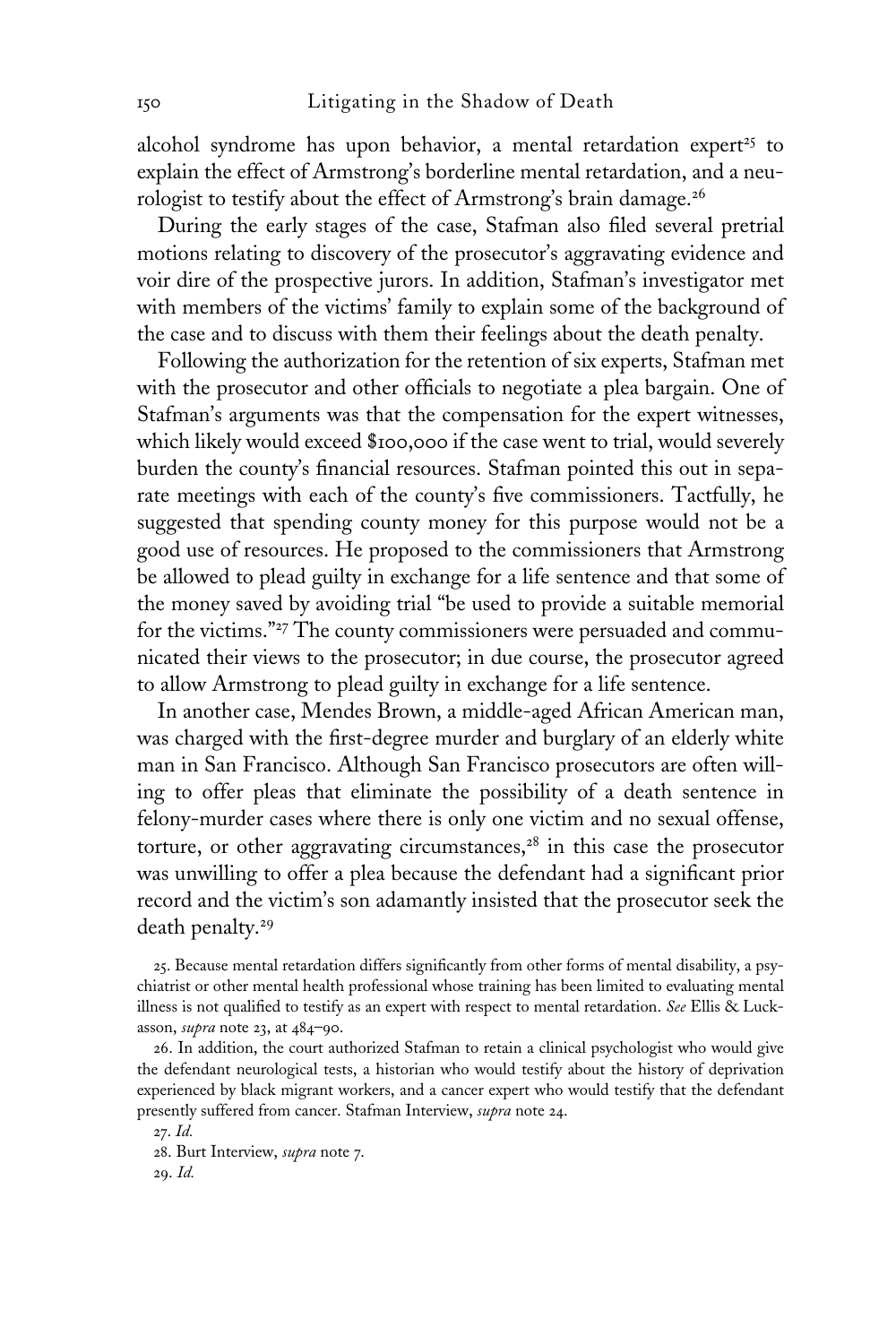Brown was represented by Michael Burt, who was then an attorney in the San Francisco Public Defender's Office. Burt's strategy to obtain a plea offer in this case was to file pretrial motions showing that trying the case would not only take "a lot of time" but would involve "litigating issues that would cause the government concern in future cases."<sup>30</sup> Burt thus challenged the composition of both the grand and the petit jury, claiming among other things that the defendant's equal protection and due process rights were violated because, during the thirty-six years prior to the time of his grand jury indictment, "no Chinese-Americans, Filipino-Americans, or Hispanic-Americans had served as foreperson of a San Francisco indictment grand jury."31 As a result, the case was tied up in pretrial litigation for two and a half to three years. During this period, the victim's son became aware of the time it would take to litigate the case. In the interest of obtaining closure, he withdrew his opposition to a negotiated resolution that would allow the defendant to avoid the death penalty. The prosecutor then opened negotiations with Burt, and they eventually reached an agreement.

In some capital cases, political considerations have a vital effect on the possibility of a negotiated resolution. David Wymore, chief deputy public defender for the state of Colorado, says that "once somebody has a political bent on killing our client, it's tough to get a plea bargain."32 In a highprofile capital case, the prosecutor may be totally focused on the next election. He may think, "If I don't get the death penalty, I won't be reelected," or, "If I do get a death sentence, I'll be elected Governor."33 In these kinds of cases, Wymore says the best strategy for the defense counsel is to try to "convince the prosecutor that he might not win."34 If the prosecutor starts to believe he may not get the death penalty, he will start to listen because he realizes "the political damage for him will be less if he doesn't seek the death penalty than it will if he seeks it and fails to get it."35 From the prosecutor's perspective, "If you don't win, you're going to bankrupt the county and you look like a boob."36 In some high-profile murder cases, Wymore has even succeeded in persuading the prosecutor to try the case as a noncapital case, thus avoiding potential political damage to himself and sparing the county the huge cost of a capital trial.

30. *Id.*

36. *Id.*

<sup>31.</sup> People v. Brown, 89 Cal. Rptr. 2d 589, 592 (Cal. Ct. App. 1999).

<sup>32.</sup> Telephone Interview with David Wymore (Dec. 1, 2004) [hereinafter Wymore Interview].

<sup>33.</sup> *Id.*

<sup>34.</sup> *Id.*

<sup>35.</sup> *Id.*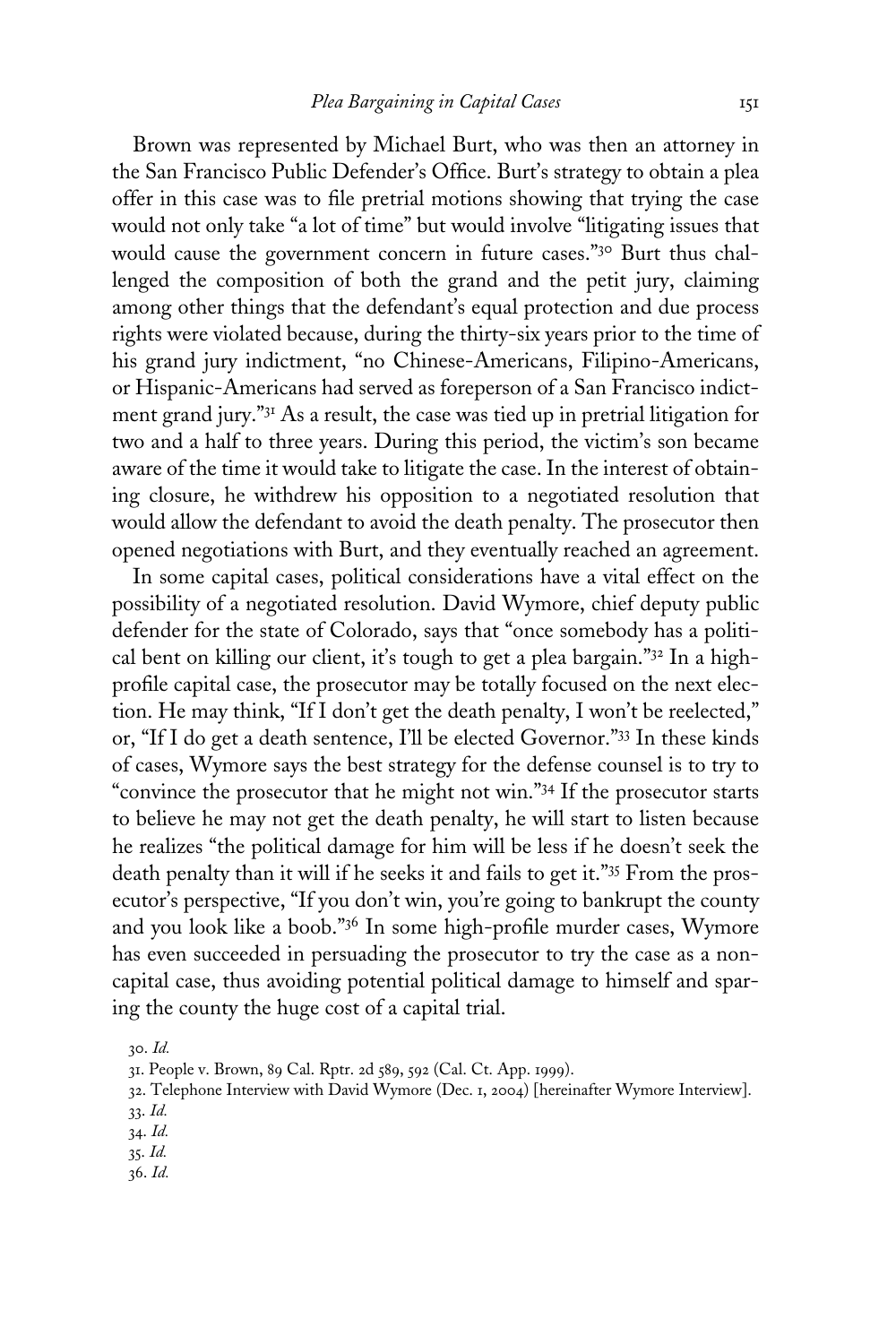Millard Farmer also views politics as a pervasive factor in capital punishment litigation. According to Farmer, the key to plea bargaining in capital cases is to "take away the political benefit to the prosecutor" of seeking the death penalty. Accomplishing this often involves "using an event to expose the hypocrisy or immorality of a person involved in the dispute and then restoring order in exchange for a fair disposition of the dispute."37 Farmer's representation of Douglas Palmer provides a "magnified version" of the approach used by Farmer in many cases.38 Palmer, a young Mexican American, Johnny Rey, and four other defendants were charged with capital murder in Randall County, Texas. The prosecution charged that the defendants killed Hilton Merriman, an elderly white man, by stomping him to death. Johnny Rey was tried first and received a death sentence.

In preparing for Palmer's trial, Farmer investigated the work of Ralph Erdmann, the forensic pathologist who had performed the autopsy on Mr. Merriman and testified at Rey's trial. The investigation showed that Erdmann's autopsy report on Mr. Merriman contained "intentional misrepresentations of fact"39 and that Erdmann had engaged in a pattern of misconduct in performing autopsies in numerous other cases.

Based on this information, Farmer filed a motion to exhume the victim's body. At the hearing on this motion, two police officers testified that they had "watched Erdmann's autopsies" in numerous cases, and his testimony about how he performed those autopsies was not truthful.<sup>40</sup> Contrary to Erdmann's testimony, he "didn't weigh organs" at the autopsies. Moreover, he "once testified to weighing a victim's spleen" even though it was later shown that the "victim didn't even have a spleen as it had previously been removed and, moreover, that the body had never been opened during the autopsy."<sup>41</sup> At the hearing, Farmer called Erdmann as a witness; in response to Farmer's questions, the pathologist invoked the Fifth Amendment 237 times.<sup>42</sup>

As a result of this hearing, the Randall County prosecutor indicted the two police officers for perjury and Farmer for tampering with a witness (the pathologist). In response, one of the nation's largest law firms and many of

<sup>37.</sup> Millard Farmer, *Conflictineering*, Y2K5, The Introduction, at http://www.goextranet.net/ Seminars/Content/MillardFarmerIndexAll.htm (last visited Apr. 6, 2005).

<sup>38.</sup> Farmer Interview, *supra* note 4.

<sup>39.</sup> *Id.*

<sup>40.</sup> *Id.*

<sup>41.</sup> Donna Flenniken, Amarillo Observer (Tex.), Apr. 1992, vol. 2, No. 4.

<sup>42.</sup> Lee Hancock, Pathologist Gave Wrong Tissue in Murder Case, Official Says Erdmann Cites 5th *Amendment 237 Times at Hearing,* Dallas Morning News, Apr. 3, 1992, at 1A.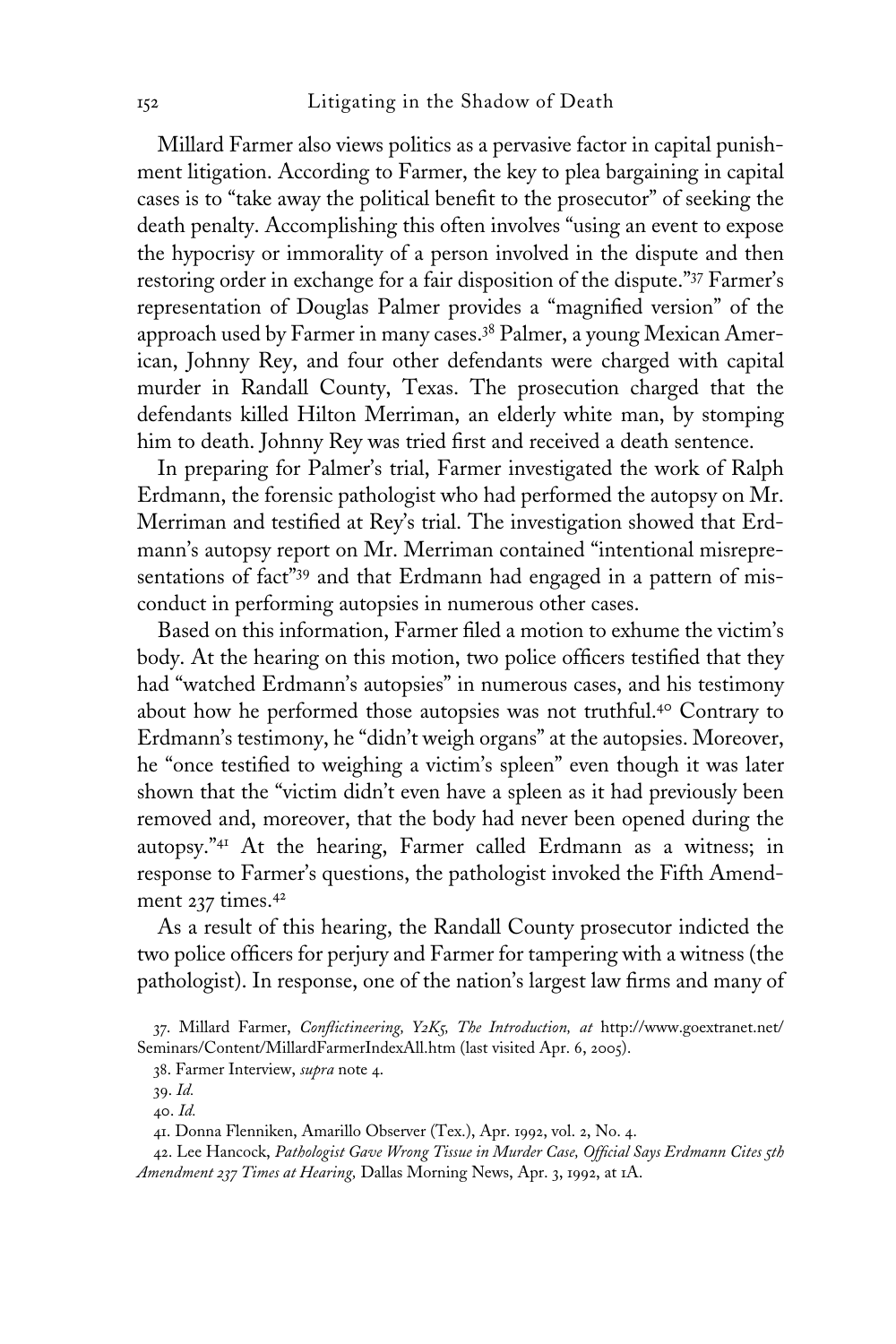the most prominent criminal defense lawyers in Texas came to the aid of Farmer and the two police officers, all of whom sought injunctive relief in the federal district court.43 Although it is very unusual for a federal court to intervene in a state prosecution, the federal court issued a temporary injunction ceasing the prosecution against Farmer and the police officers, after which the defendants in the federal court litigation settled the issues by paying \$300,000 damages and dismissing the criminal charges.44

During the federal court hearing, other police officers "started spilling their guts about the forensic pathologist," and many more improprieties were revealed.<sup>45</sup> Based on the information disclosed, Rey's death sentence was overturned, and he received a life sentence. Eventually, Palmer was given a plea bargain under which he also received a life sentence.46

## *The Role of the Victim's Family*

As was seen in the Mendes Brown case, the attitude of one or more members of the victim's family often plays a critical part in determining whether the prosecutor will offer a favorable plea bargain. In federal cases, the views of family members are especially important because a federal regulation specifically provides that the prosecutor should consider the family members' views in deciding whether to seek the death penalty.47 A few states have a similar requirement.<sup>48</sup> Even when there are no relevant statutory provisions, however, state prosecutors will generally give significant weight to the views of interested family members. Experienced capital defense attorneys can cite many cases in which family members' feelings played an important part in precipitating plea offers.

As one example, Michael Burt recalls a federal case in which Pierre Rausini, a young white man, was charged with being the head of a drug

43. William Hubbard, Substantial Evidence: A Whistleblower's True Tale of Corruption, Death and Justice (1998).

44. Farmer Interview, *supra* note 4.

45. *Id.*

46. *Id.*

47. The United States Attorneys' Manual requires federal prosecutors to "consult with the family of the victim concerning the decision whether to seek the death penalty." U.S. Dep't of Justice, United States Attorneys' Manual, § 9–10.060 (2004), *available at* http://www.usdoj.gov/ usao/eousa/foia\_reading\_room/usam/title9/10mcrm.htm#9–10.060. Furthermore, the U.S. Attorney should "include the views of the victim's family" about the death penalty "in any submission made to the [Justice] Department" and inform the family of "all final decisions regarding the death penalty." *Id.*

48. *See, e.g.,* Ala. Code § 15–23–71 (2003); Ind. Code. Ann. § 35–35–3–5 (Michie 2004).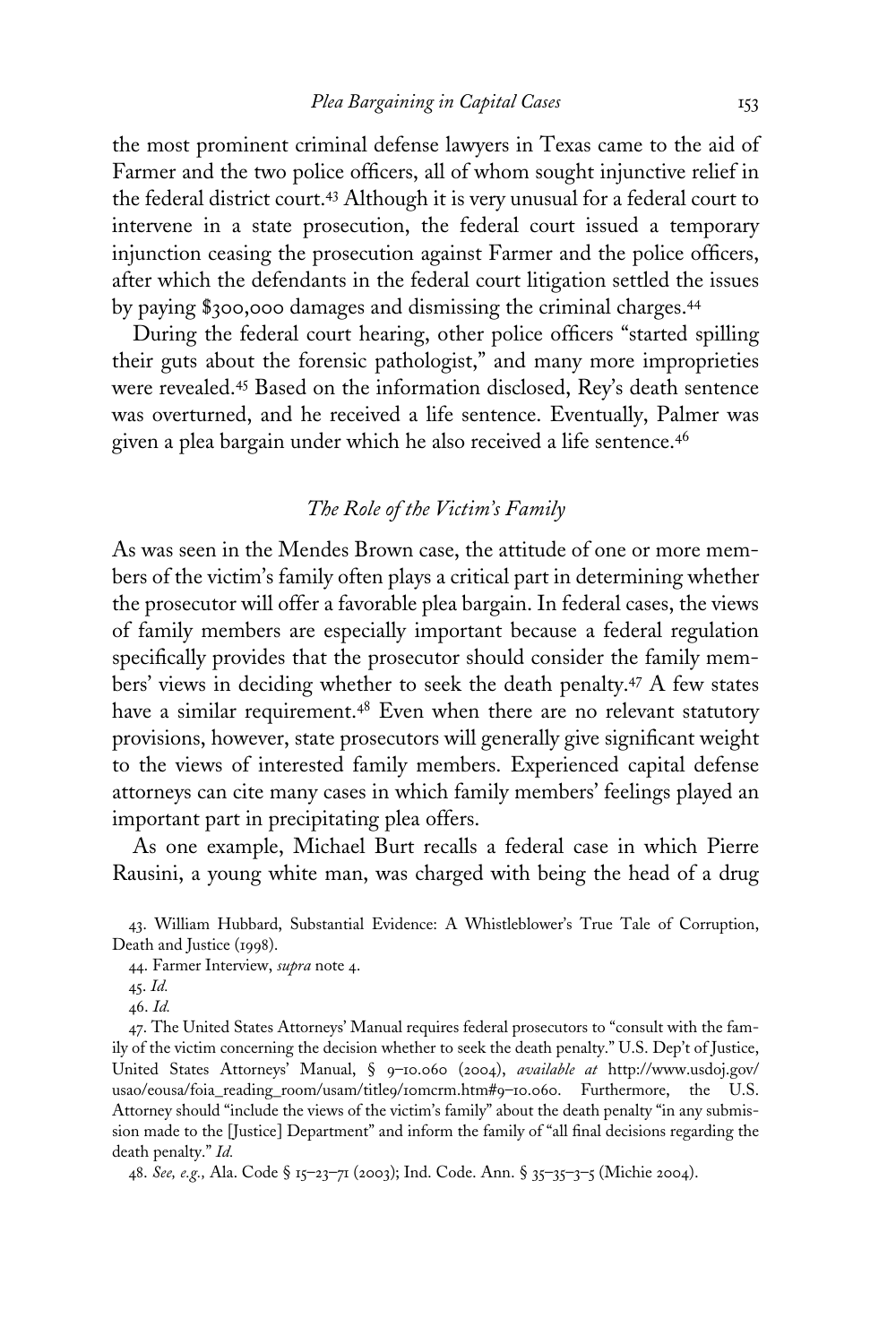trafficking conspiracy and numerous other crimes, including the murder of two government informants. Since government informants are viewed as arms of law enforcement, the government is generally inclined to seek the death penalty in cases in which informants were murder victims, especially when it has a strong case, as it did against Rausini. Nevertheless, the prosecutor decided to plea bargain the case after the mother of one of the victims "urged him not to seek the death penalty" because she had "come to feel that [it] was wrong."<sup>49</sup>

Russell Stetler recounts an even more aggravated case in which the views of the victims' families played a significant part in producing a plea offer. Kendall Francois, a young African American man, was charged with killing eight young women (some of whom were prostitutes) in and around the city of Poughkeepsie, New York. The prosecutor initially insisted that the case be tried as a capital case, stating that "if the death penalty is going to be imposed in any case, it should be imposed in this one."<sup>50</sup> Eventually, however, the prosecutor changed his mind and allowed the defendant to plead guilty in exchange for a sentence of life without the possibility of parole. Several factors—including the defense's mitigating evidence and the community's awareness of the probable cost of litigating the case contributed to the prosecutor's changed position. One very significant factor, however, was that "some of the victims' families came to prefer a negotiated resolution of the case"<sup>51</sup> because "they did not want their daughters' activities as prostitutes to be brought out during the defendant's trial."52

Since a family member's views as to whether the death penalty should be imposed are often critical, an attorney representing a capital defendant will frequently seek to influence those views. Toward this end, experienced attorneys and mitigation experts agree that a member of the defense team should contact one or more members of the victim's family as soon as possible. Although some defense attorneys will visit a family member's home,<sup>53</sup> more frequently the first contact will be made at a court proceeding.54 A member of the defense team may approach a family member, tell him or her that the defense attorney or another member of the defense would like to arrange a meeting, and explain why such a meeting might be mutually beneficial.<sup>55</sup>

50. Telephone Interview with Russell Stetler (Nov. 13, 2003) [hereinafter Stetler Interview].

<sup>49.</sup> Burt Interview, *supra* note 7.

<sup>51.</sup> *Id.*

<sup>52.</sup> *Id.*

<sup>53.</sup> Burt Interview, *supra* note 7.

<sup>54.</sup> Stetler Interview, *supra* note 50.

<sup>55.</sup> *Id.*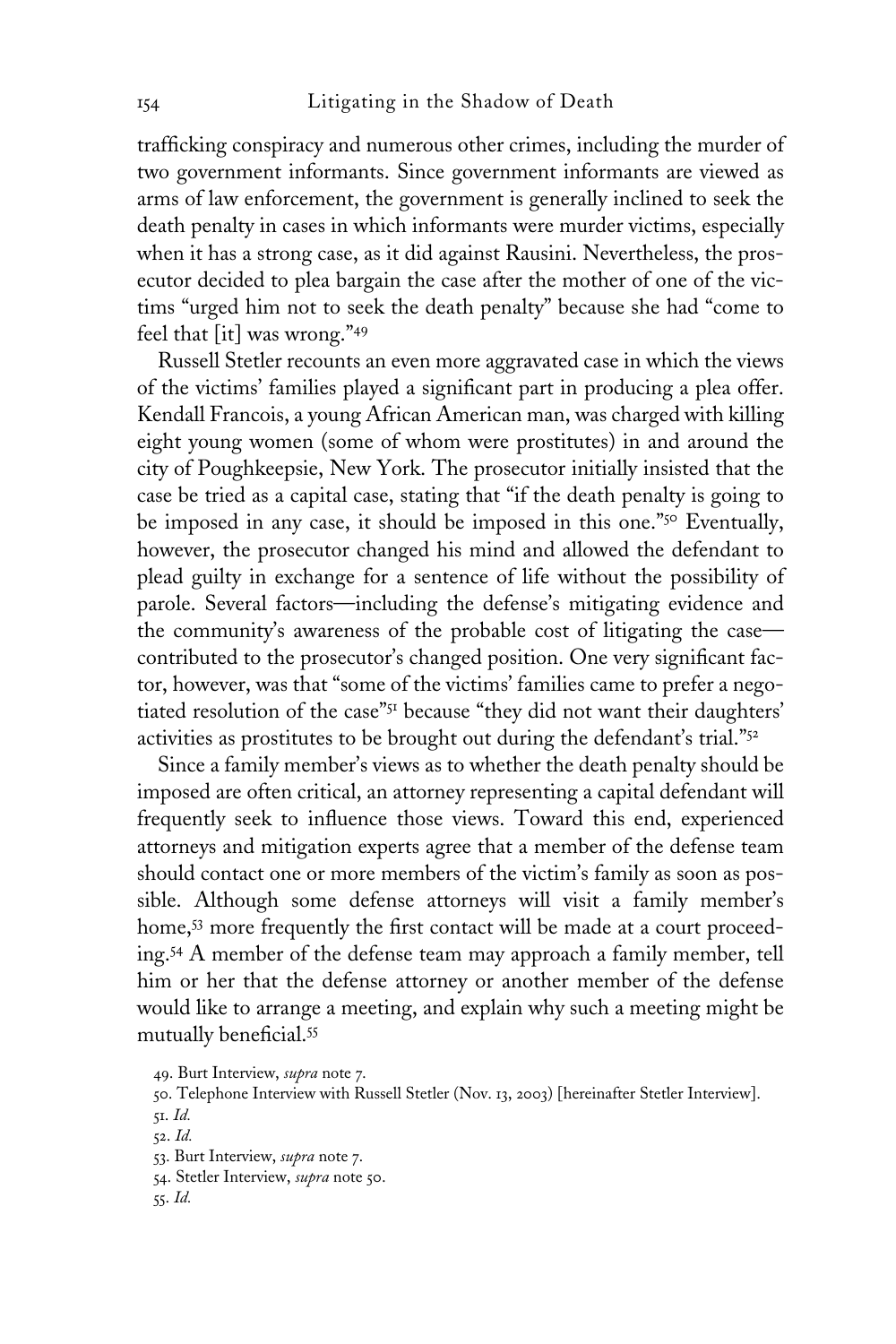Victims' family members will often initially be reluctant to meet with anyone associated with the defendant. In some cases, however, the family members will be "yearning for information"56 and the defendant's lawyer (or other team member) will be able to establish rapport with family members by demonstrating a willingness to disclose information that has not been disclosed by the prosecutor. Family members will often want to know "how the process works," including how long it will be until the defendant is brought to trial, how long the trial will take, what happens after the trial, and how long it will be until the defendant could possibly be executed.57 By disclosing this kind of information, the defense team can begin to establish a relationship of trust with the victim's family members.

Once such a relationship has been established, the family members often realize that, regardless of their views as to the death penalty, the immediate benefits of resolving the case through a negotiated plea may outweigh the speculative gains of the defendant's possible execution. Most obviously, of course, resolving the case through a negotiated plea can bring closure. The family members need not go through the agonizing ordeal of a trial and lengthy posttrial procedures in a possibly vain effort to obtain the defendant's execution.

In addition, after meeting with members of the defense team, family members may learn that a negotiated plea can lead to assurances that will address their specific concerns. The defense may be able to promise the victim's family that no one associated with the defense will make statements about the case, for example, or that the defendant will promise not to supply material to people interested in writing about the case or to engage in any other conduct that could enrich the defendant. In some cases, moreover, the victim's family may want the defendant to disclose information. At the family's request, the plea bargain may require the defendant to reveal information relating to the circumstances of the killing. As part of a negotiated plea bargain, some family members have even sought and obtained one or more meetings between family members and the defendant so that the family members could obtain a fuller understanding of why the crime took place.<sup>58</sup>

## *Persuading the Defendant to Accept a Favorable Plea Offer*

In the great majority of capital cases, a skilled and persistent defense attorney will eventually be able to convince the prosecutor to offer a favorable

<sup>56.</sup> Burt Interview, *supra* note 7.

<sup>57.</sup> *Id.*

<sup>58.</sup> Stetler Interview, *supra* note 50; Burt Interview, *supra* note 7.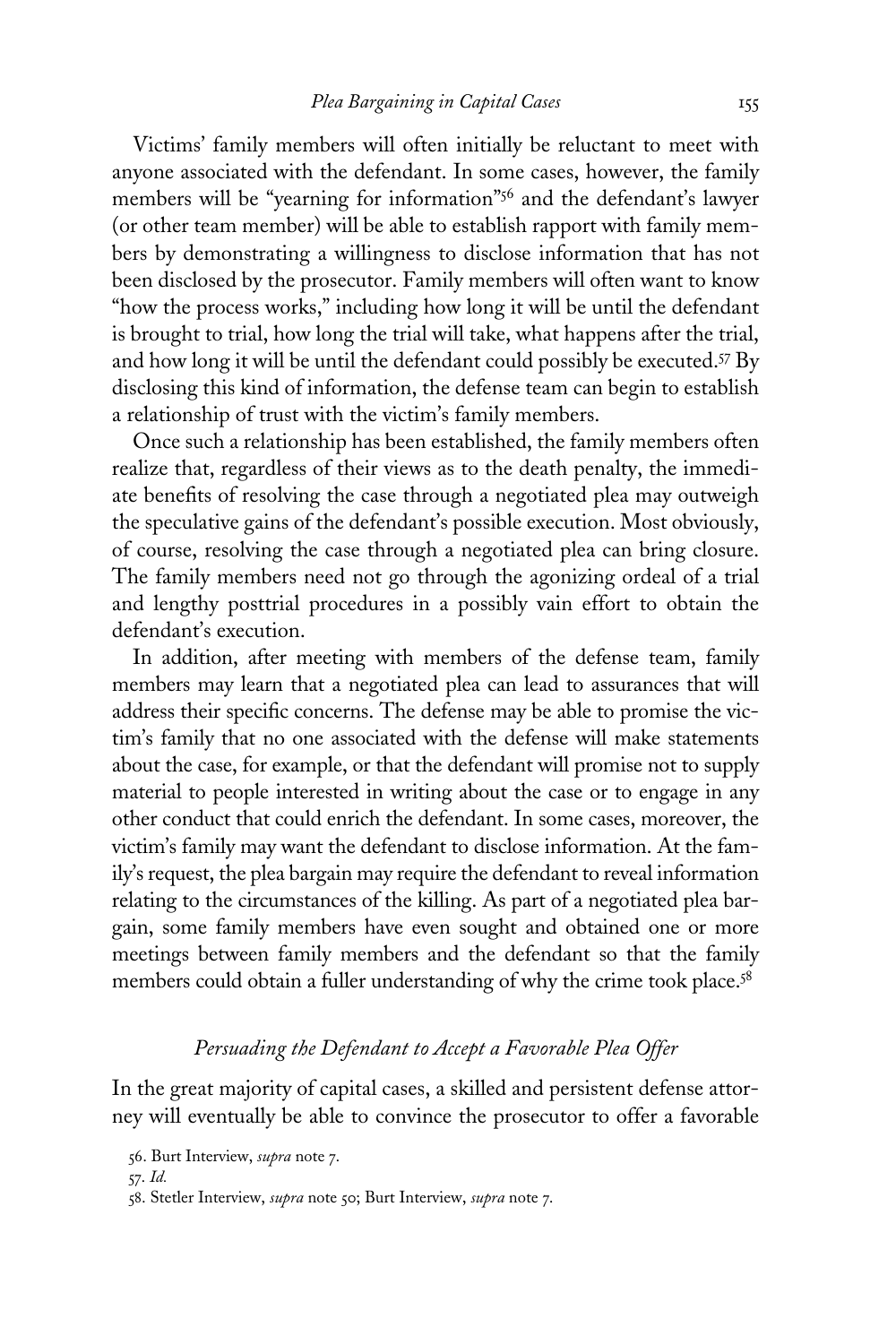plea bargain that allows the defendant to avoid a death sentence. Persuading the defendant to accept the plea offer, however, usually presents an even more formidable challenge. Indeed, experienced capital defense attorneys invariably agree that persuading a client to accept a favorable plea bargain generally poses the most difficult obstacle to obtaining a negotiated resolution of a capital case.

Why are capital defendants generally reluctant to accept favorable plea bargains? One reason is simply the nature of the choice that confronts them. In exchange for avoiding the death sentence, the defendant will be sentenced to a long prison term, often life without the possibility of parole. Typically, capital defendants are young men who have only a vague sense of the future. A twenty-year sentence might seem equivalent to a life sentence; and a life sentence, of course, is endless. When confronted with the choice between risking a death sentence and agreeing to spend the rest of his life in prison, a young defendant will often feel that, regardless of the likely outcome, it is better to "roll the dice."59 In response to the attorney's explanation of a plea offer, a defendant will thus often respond that he has no interest in spending the rest of his life in prison. He instructs his attorney, "Free me or fry me."<sup>60</sup>

In many cases, the defendant's distrust of his attorney will also be a factor. When the lawyer is a public defender or court-appointed, the defendant may initially believe that, rather than being someone he can trust, the lawyer is simply "part of the system."61 The defendant's distrust will be magnified, moreover, if the lawyer meets with the defendant only once or twice and then urges him to accept a plea bargain that will require him to spend the rest of his life in prison. Unfortunately, however, that is how many attorneys operate. Jules Epstein states that in Philadelphia there are some capital defense lawyers "who visit their clients more than twenty times" but many more who "visit them only twice." The lawyers who make only two visits "are never going to get their clients to accept a plea bargain."<sup>62</sup>

In some cases, the attorney's difficulty in overcoming the defendant's mistrust may be compounded by racial or cultural differences. For example, white attorneys are often appointed to represent African American defendants. Even if the white attorney meets with the client often, communi-

<sup>59.</sup> Burt Interview, *supra* note 7.

<sup>60.</sup> Bright Interview, *supra* note 7.

<sup>61.</sup> Epstein Interview, *supra* note 13.

<sup>62.</sup> *Id.*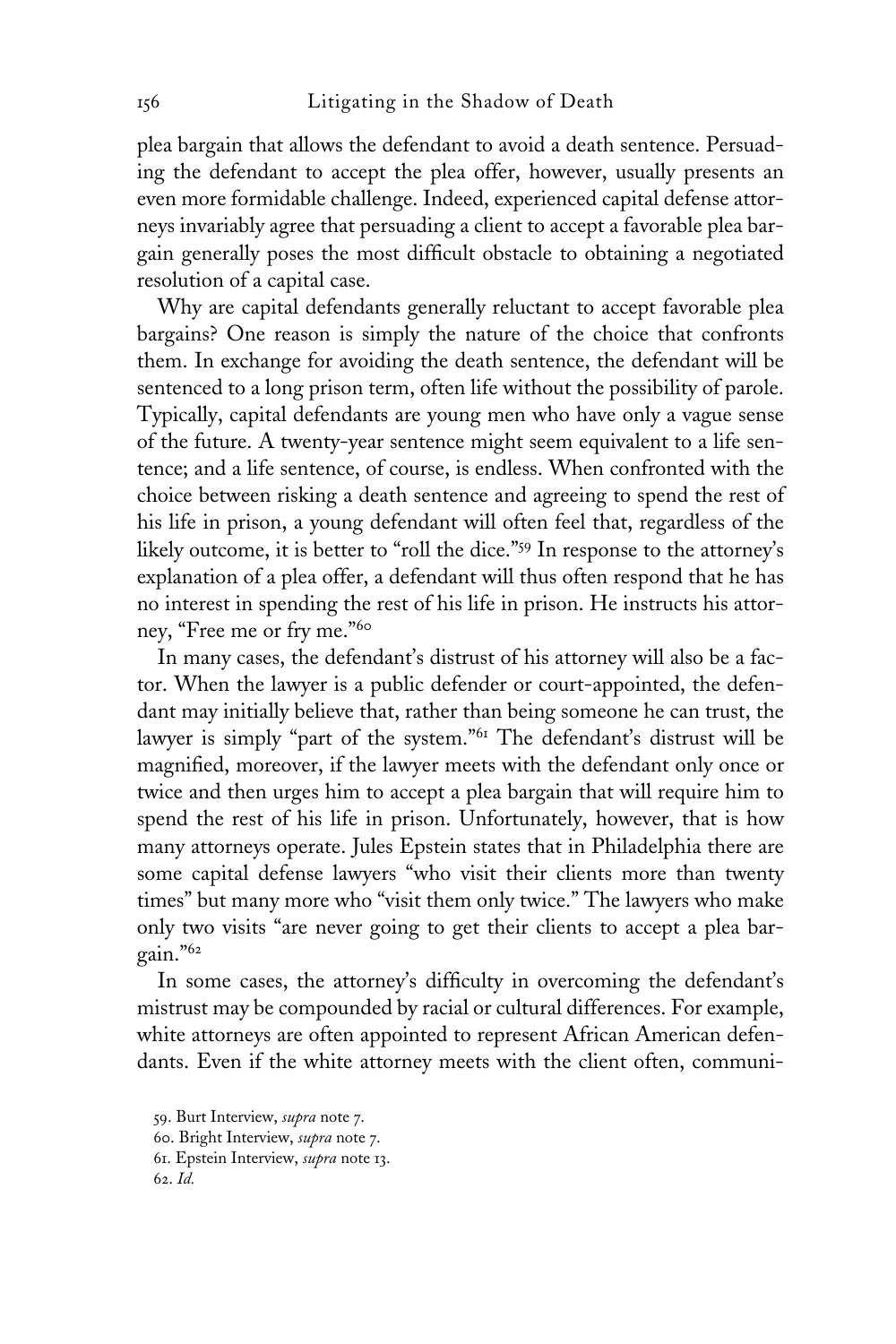cates fully, and does everything that should be done to establish rapport, a racial or cultural barrier may still prevent the client from fully trusting the attorney. The same problem may arise, of course, whenever the lawyer and client are of different races. It may also arise when they come from markedly different cultures or backgrounds.

Even if the attorney establishes a good relationship with her client, moreover, she may have to deal with the defendant's unrealistic expectations. Regardless of the strength of the case against him, the defendant may believe that "the attorney can get him off," or that there is at least a good chance of a favorable outcome. His mistaken expectations may result from "rumors that circulate in the prison,"63 advice he receives from other prisoners or friends, or simply his own distorted perceptions of the system.<sup>64</sup> In order to obtain a negotiated plea, the defendant's attorney must overcome the obstacles posed by these expectations.

In some cases, the defendant's reluctance to admit guilt presents still another problem. A defendant may be reluctant to admit guilt because he has told his family and friends he is innocent and doesn't want to change his story. Or he may view a guilty plea as political capitulation. Even if he realizes a trial is not in his best interest, he may refuse to plead guilty because he views a plea as a "surrender to the system."65 Some defendants, moreover, may be especially averse to entering a plea that will require them to actually admit to their participation in the crime. Defense attorneys may try to assuage these concerns by seeking to negotiate a plea in which the defendant does not have to admit anything in court;<sup>66</sup> in some cases, however, prosecutors insist on the defendant's admission of guilt as a prerequisite to the plea bargain.<sup>67</sup>

And, finally, some defendants present what might appear to be an insur-

63. *Id.*

64. Burt Interview, *supra* note 7.

65. Epstein Interview, *supra* note 13.

66. The Supreme Court has held that the Constitution does not prohibit a judge from allowing a criminal defendant to plead guilty even though he maintains he is innocent. *See* North Carolina v. Alford, 400 U.S. 25, 37–40 (1970). Defendants who refuse to admit their guilt may thus seek to enter *Alford* pleas in which they maintain their innocence or at least insist that they should be allowed to plead guilty without being required to admit their guilt.

67. In *Alford,* the Court made it clear that the defendant does not have a constitutional right to enter an *Alford* plea. In some situations, judges may refuse to accept such pleas. In offering a plea bargain, moreover, the prosecutor may make it a condition that the defendant admit guilt at the time he enters the plea. Mike Charlton recalls a case in which the defendant refused to accept the prosecutor's plea offer solely because the defendant refused to admit guilt. As a result, the defendant went to trial and was convicted, sentenced to death, and eventually executed. Charlton Interview, *supra* note 16.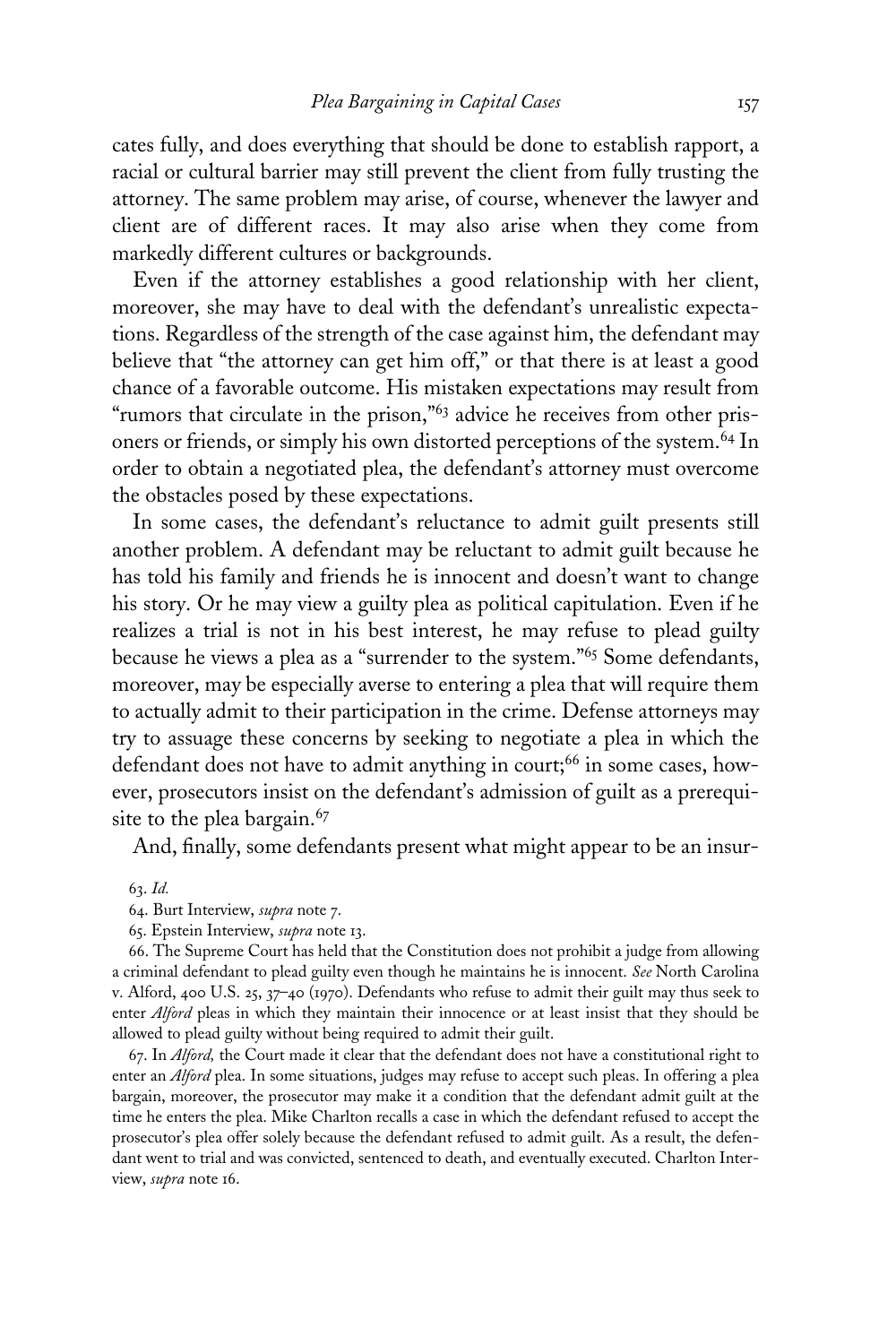mountable problem: they tell their attorneys they would prefer execution to life in prison. A defendant who takes this position will obviously not accept a plea bargain that avoids the death sentence in exchange for a sentence of life without parole or even life with the possibility of parole. In rare cases, the defendant may state that he will plead guilty only if he receives the death sentence.68 More frequently, the defendant will simply insist that, regardless of the likelihood that a trial will result in a death sentence, his directions to his attorney are "Free me or fry me."69

### *Overcoming the Obstacles*

Despite these obstacles, experienced attorneys reiterate that a capital defendant's attorney simply needs persistence. Given enough time, a talented and creative attorney can overcome all obstacles and obtain a plea from even the most recalcitrant defendant.

The lawyer must first gain the trust of his client. Skilled defense attorneys and mitigation experts agree that the defense attorney and other defense team members need to spend many hours with the defendant. In order to fully gain the client's confidence, however, the attorney may also have to demonstrate that he is a skilled advocate who is willing to do everything he can to help the client. David Bruck states that, ordinarily, he will not even try to convince a defendant to accept a favorable plea offer until he has shown that "he will fight for him." He shows this by "investigating every lead [the client] has thought of and some [he] hasn't thought of."70 According to Bruck, you need to show the client you have "the heart," "the willingness," and the "ability to go to trial."7<sup>1</sup> Once the client is convinced of this, the attorney may be able to convince him that it is truly in his interest to accept the prosecutor's plea offer.

In some cases, however, the lawyer's demonstration that he has the "ability to go to trial" may increase the defendant's reluctance to accept a plea. When the defendant sees evidence of his lawyer's ability—the fact that she has won a pretrial motion, for example—he may start to believe that he should not plead guilty because his lawyer will be successful at trial.

When this happens, lawyers employ various approaches to deal with the

<sup>68.</sup> Epstein Interview, *supra* note 13. 69. Bright Interview, *supra* note 7. 70. Bruck Interview, *supra* note 9. 71. *Id.*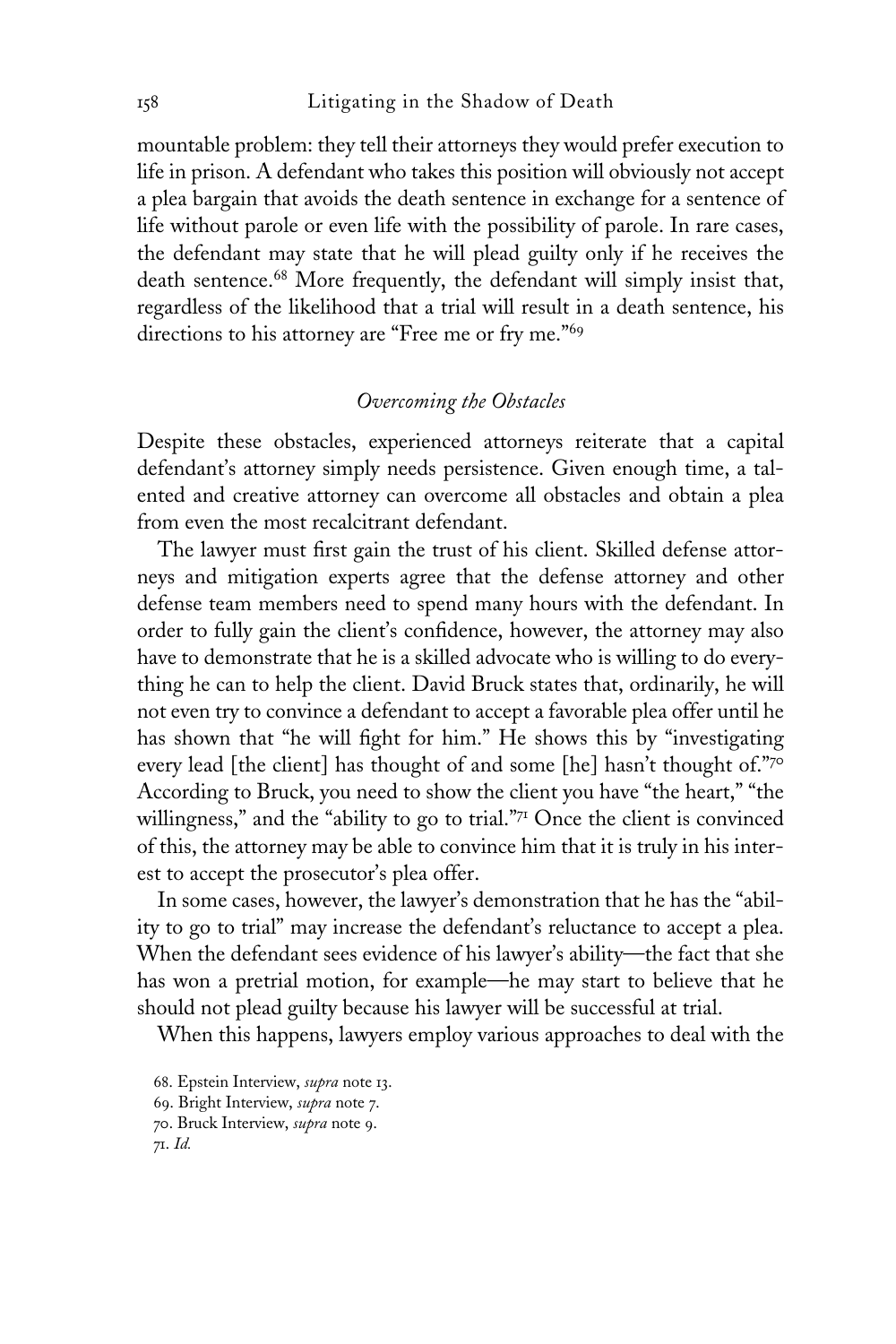defendant's unrealistic expectations. David Wymore says that, when the government has a strong case and is offering a favorable plea bargain, you have to "strip the client of hope." He will tell the defendant, "You are dying. And I am an amateur surgeon. The only way to save your life is to take the plea offer."<sup>72</sup> Other attorneys remember cases in which they have "leaned pretty hard" on defendants to get them to accept plea offers, sometimes without success. The most common approach for dealing with a client's unrealistic expectations, however, is to explain the nature of the process in painstaking detail. This gives the client an accurate view of what will happen if he goes to trial and helps him conclude that it is in his best interests to accept the offer.

Even with apparently rational defendants, this approach sometimes fails. Jules Epstein recalls a case in which he represented a defendant who was charged with killing a drug dealer. A distinctive item had been taken from the victim, and the defendant was seen pawning it shortly after the victim's death. The defendant's defense was that someone else had stolen the item between the time of the killing and the time the defendant was seen pawning it. The defendant, who was very intelligent, originally told Epstein that if there was no viable defense, he would consider a plea. Epstein investigated his client's defense. He interviewed the witnesses suggested by the defendant as well as others. He eventually concluded that the defense would not stand up. He told the defendant, "I've tried everything. I've talked to the witnesses. They didn't pan out. The prosecution has a strong case. If we go to trial, there's no argument I can make."73 The defendant eventually decided, however, that he would prefer to go to trial and risk a death sentence rather than accept a plea bargain that would require him to serve the rest of his life in prison.

When the attorney's best efforts are not enough to induce the defendant to accept a favorable plea bargain, the attorney will often seek the help of a third party. At the attorney's request, either a member of the defendant's family, another lawyer, or someone else who is not associated with the defense team will seek to persuade the defendant to accept the prosecutor's offer.

The participation of a defendant's family members or loved ones will often be critical. Many attorneys state that, when they are seeking to persuade the defendant to accept a favorable plea bargain, they begin by trying

<sup>72.</sup> Wymore Interview, *supra* note 32.

<sup>73.</sup> Epstein Interview, *supra* note 13.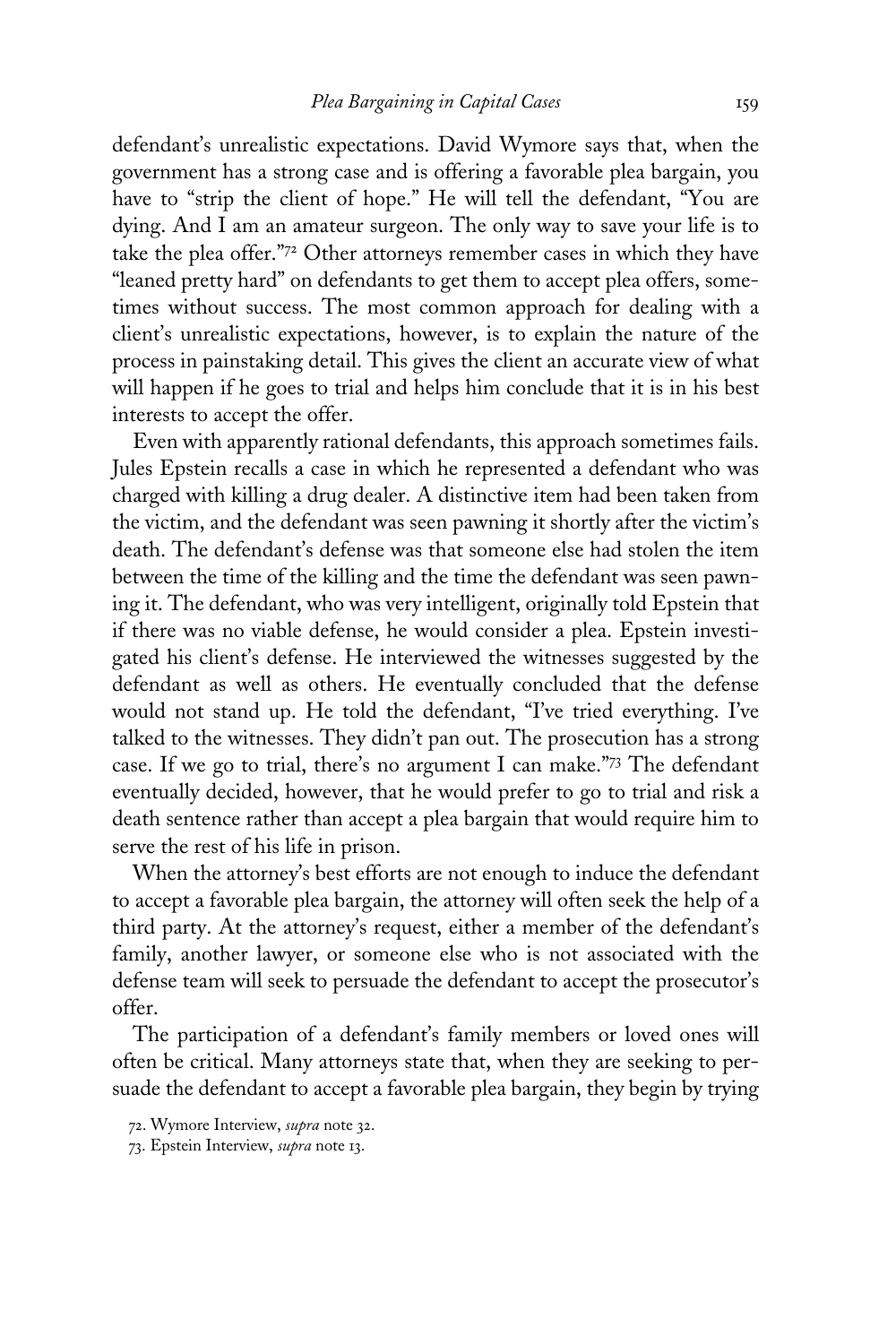to gain the trust and support of the people the defendant "will listen to."74 This may include one or both of his parents, his spouse or girlfriend, and his close friends. The attorney tries to convince one or more of these people that he or she must convince the defendant to plead guilty "to save himself."<sup>75</sup> When the person agrees to do so, his or her appeal to the defendant is likely to be exceptionally powerful not only because the defendant relies on this person for advice but also because, in urging the defendant to accept a plea bargain that will allow him to live, the person can convince the defendant that, even if he spends the rest of his life in prison, his life will be important to those who are close to him.

If the defendant's reluctance to plead guilty stems from a refusal to admit guilt, moreover, a defendant's family member or loved one may be able to assuage this concern. In the case recounted by Epstein, for example, the defendant insisted that he would not plead guilty because he was innocent. Epstein knew that the defendant was close to his mother, a strong, proud African American woman. He spent weeks with the defendant's mother, finally convincing her that, in view of the prosecution's overwhelming case, it was in the defendant's best interests to accept the prosecutor's offer. Epstein obtained permission from the warden for the defendant's mother to meet with him in prison. During their meeting, the defendant said to her, "I'm innocent." She responded, "I know that. But I want you alive. I want you to plead guilty and we'll fight another day."76 Although the defendant still refused to plead guilty, he eventually agreed to have his case tried before a judge rather than a jury, which in Philadelphia greatly reduces the likelihood of a death sentence. The defendant was found guilty of first-degree murder and given a life sentence.<sup>77</sup>

In some cases, the defendant's lawyer will obtain the assistance of a lawyer or expert not associated with the defense team to persuade the defendant to accept a favorable plea offer. When a white lawyer perceives that she cannot persuade an African American defendant to accept a favorable plea because of racial barriers, she will sometimes seek the assistance of an African American attorney. Gary Parker, an African American attorney who practices in Georgia, has frequently helped white attorneys who encounter this difficulty. Over the past few years, Parker has persuaded at least fifteen African American defendants (all of whom were represented

<sup>74.</sup> Farmer Interview, *supra* note 4.

<sup>75.</sup> *Id.*

<sup>76.</sup> Epstein Interview, *supra* note 13.

<sup>77.</sup> *Id.*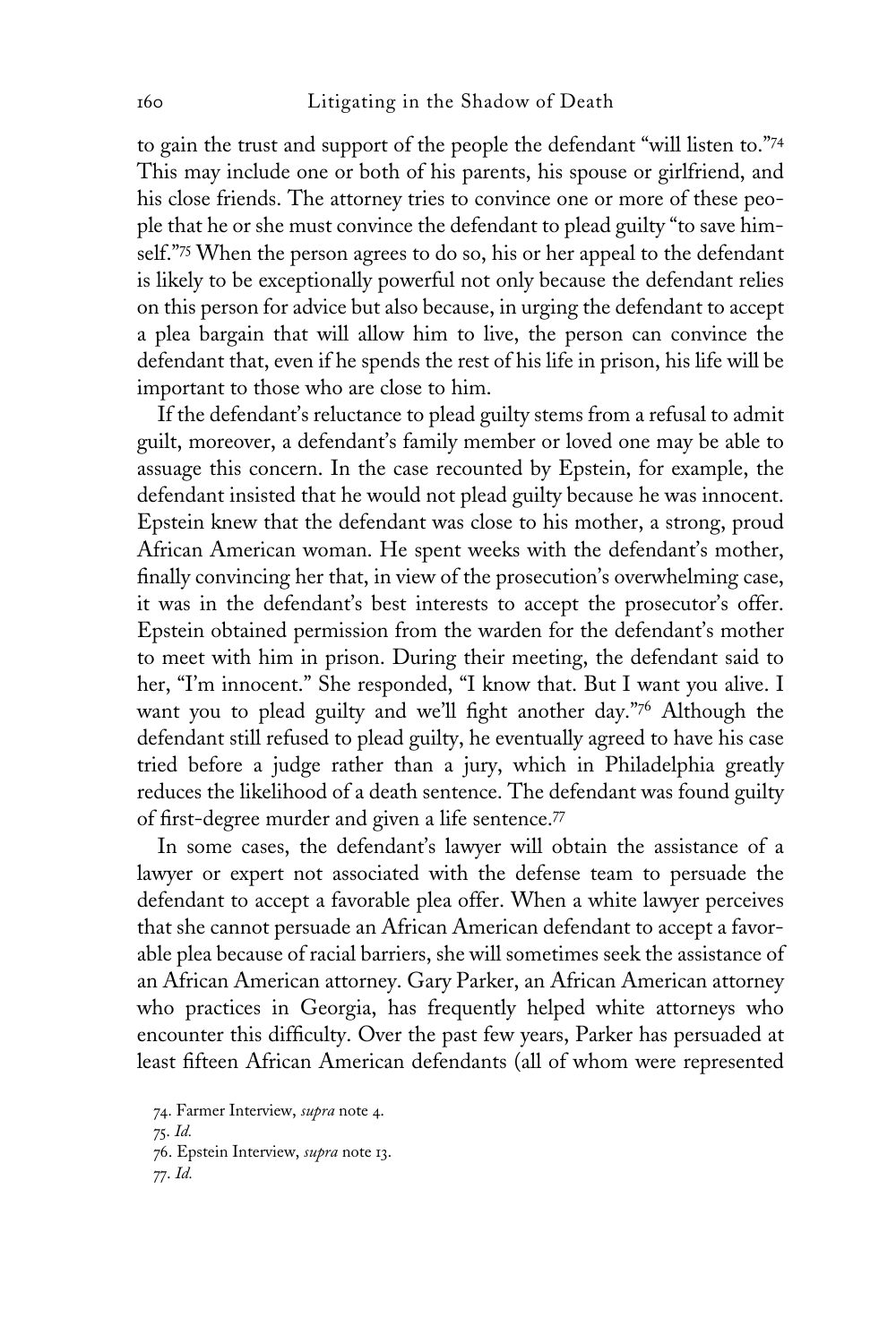by white attorneys) to accept plea bargains. Although Parker has used different approaches in different cases, he believes that the key to his success has always been his shared race with the defendant. According to Parker, when a white attorney represents an African American defendant, "there is a racial and cultural divide that is sometimes difficult for even the most dedicated lawyer to bridge."78 Parker, however, shows these defendants that he understands their situation. When dealing with an African American defendant who is charged with killing a white victim in a small Southern community, for example, he will emphasize to the defendant that "he is in a bad place," explaining that he is being tried in a hostile environment in which one should not underestimate "the difficulty of avoiding a death sentence."<sup>79</sup> If the defendant states that he would rather "die than spend the rest of [his] life in prison," Parker will shift the focus from the defendant to those who care about him. He will emphasize that the defendant's execution will inflict "pain on his parents."<sup>80</sup> Invariably, Parker's intervention has been successful. In every case in which he was asked to talk to a defendant represented by another attorney, the defendant eventually accepted the prosecution's plea offer.<sup>81</sup>

In other cases, a defense attorney may seek the assistance of an outside attorney or expert not because of the individual's race but because of his or her reputation or special talents. Millard Farmer, who is white, has often been asked by other attorneys to persuade clients of various races to accept favorable plea bargains. Farmer is a nationally prominent defense attorney who has represented hundreds of capital defendants. His reputation enhances the likelihood that a capital defendant will follow his advice. Through fully gaining a capital defendant's trust, moreover, Farmer hopes that the defendant will come to view him as a "father figure, someone whose direction he will follow even if he doesn't understand why he should follow it."<sup>82</sup> Farmer adds that it is still often difficult to persuade a defendant to accept a favorable plea bargain. One reason is that many capital defendants have mental or emotional problems that interfere with their ability to make reasonable decisions. The defendant's attorney thus has to

78. Telephone Interview with Gary Parker (Dec. 8, 2003) [hereinafter Parker Interview]. 79. *Id.*

82. Farmer Interview, *supra* note 4.

<sup>80.</sup> On this point, Gary can speak from personal experience as his own son committed suicide, a tragedy that caused tremendous suffering to Gary and his family. In appropriate cases, Gary will discuss this personal loss with a defendant in order to emphasize the extent to which his execution will inflict pain on his family. *Id.* 

<sup>81.</sup> *Id.*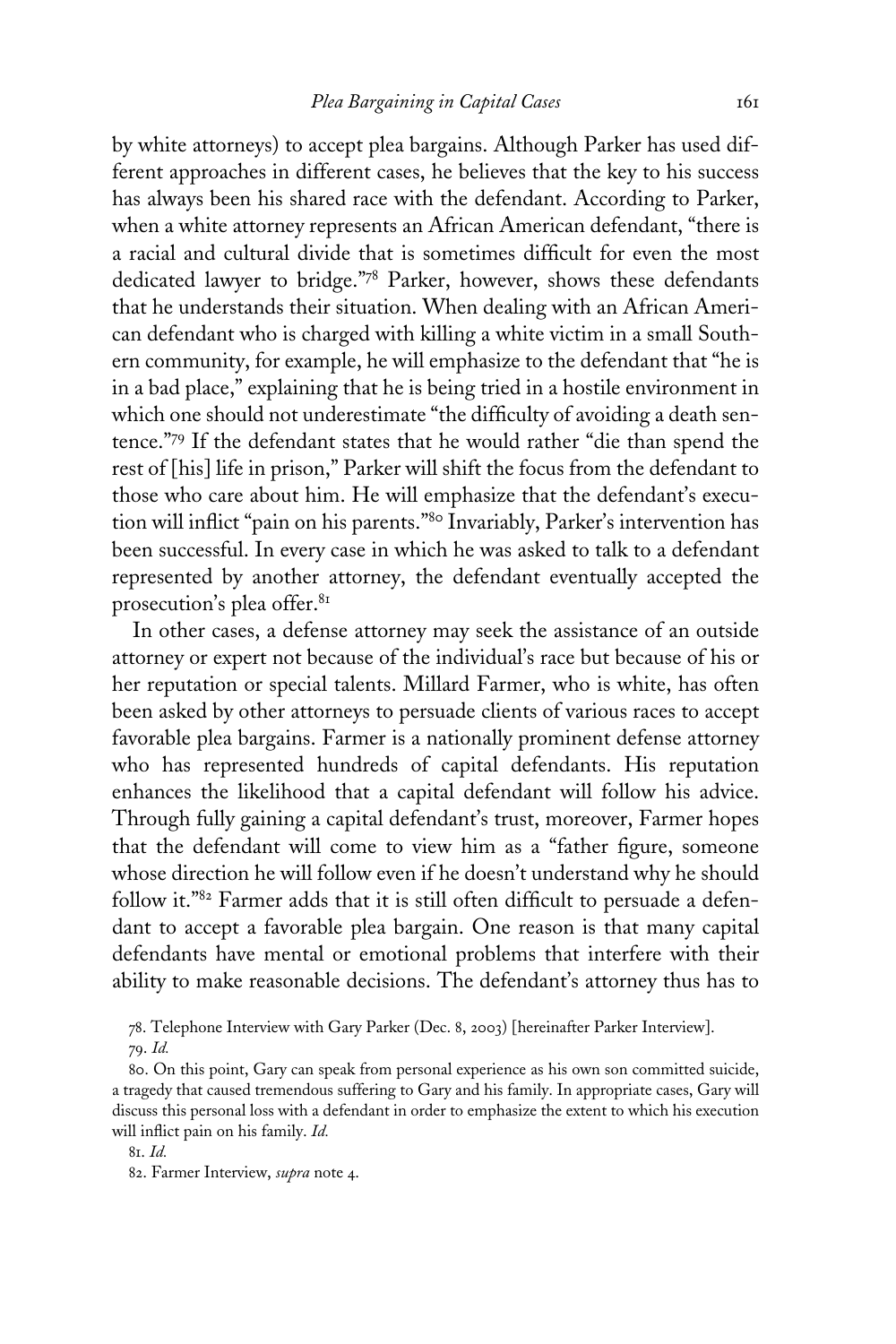try "to get someone who is not well equipped to make a good decision to make a good decision" with respect to his capital case. In order to help the defendant transcend his own limitations, Farmer says that the most important factor is often to prove to the defendant that "you absolutely have his best interest at heart."<sup>83</sup> This can be done by spending a great deal of time with him, assisting him if he has disputes with the jail staff, and helping him in myriad other ways.

When the defendant's mental problems pose an obstacle to effective representation, the attorney may seek the help of a mental health professional who will recognize the nature of the defendant's problems and be able to communicate with him. Most experienced capital defense attorneys remember cases in which psychiatrists, psychologists, or other professionals with a mental health background played a critical part in persuading a defendant to accept a favorable plea bargain.

Even in cases in which the defendant does not have profound mental problems, moreover, experts from outside the defense team have participated in persuading capital defendants to accept favorable plea bargains. In the *Rausini* case, for example, Michael Burt developed a rapport with Rausini's parents, and they soon perceived that it would be in their son's best interest to accept the plea offered by the government. Over a period of time, both Burt and Rausini's parents tried to convince Rausini to accept the plea, stressing that "his execution would have a devastating effect on his parents."84 Nevertheless, the defendant refused to accept the plea. He said, "If I lose, fuck it. Death is no big deal."85 Burt felt that this was bravado rather than a genuine preference for the death penalty, but the defendant was adamant in his position. The key in this case, as in many others, was to "think creatively about how the defendant could be brought to see how his death would affect the lives of others."<sup>86</sup>

Toward this end, Burt asked Scharlette Holdman, a mitigation expert who was not a part of Rausini's defense team, to meet with Rausini. Burt brought her in because he believed her earlier experiences with executed defendants' family members would make her especially effective in communicating with Rausini. Holdman then had a three-hour meeting with Rausini in which she talked about her experiences in "attending Florida executions." Among other things, she talked about the anguish suffered by

83. *Id.* 84. Burt Interview, *supra* note 7. 85. *Id.* 86. *Id.*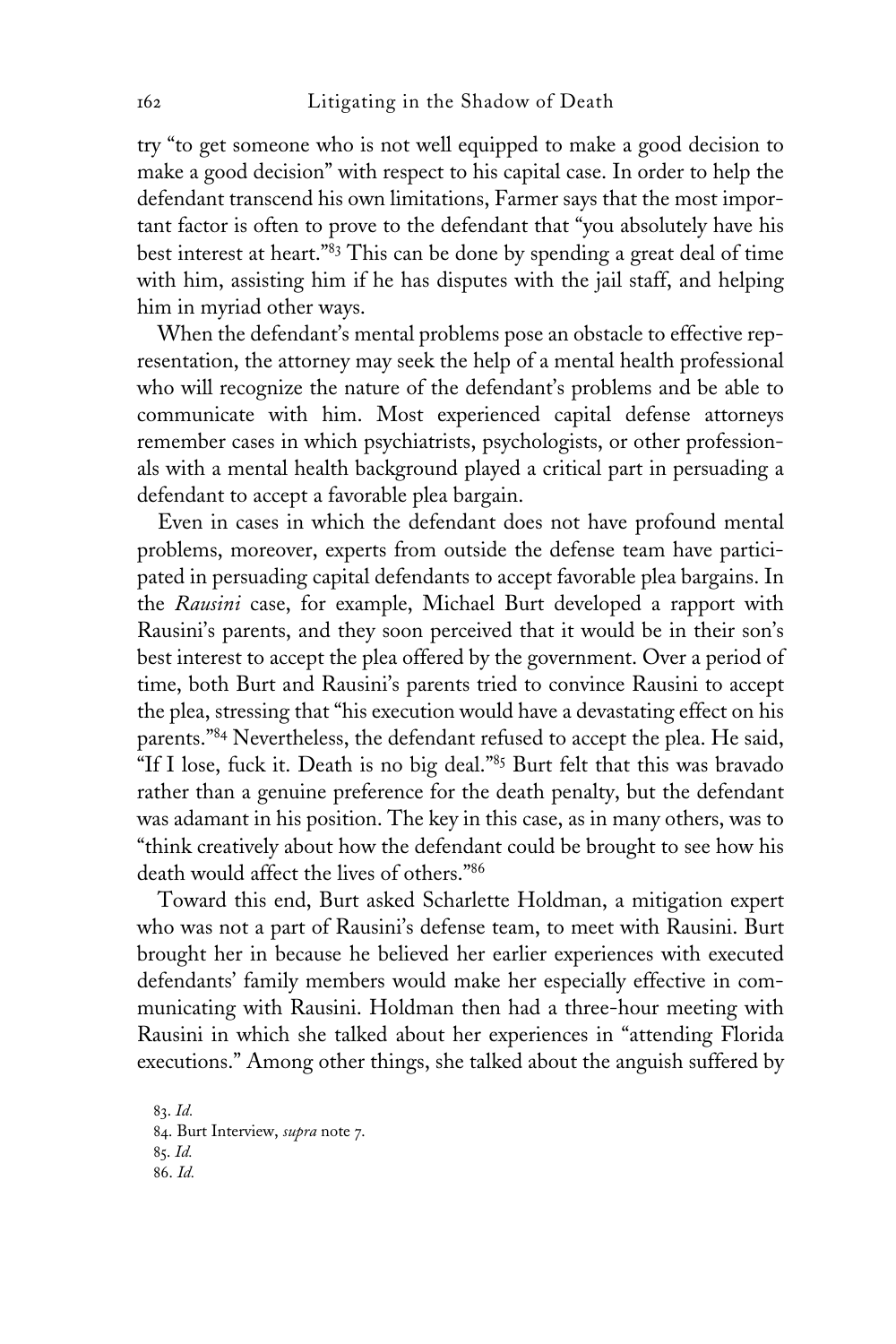Ted Bundy's mother when she witnessed Bundy's execution. Bundy's mother not only had to witness her son's execution but was taunted and harassed by death penalty supporters. Holdman's talk, which was one of the most eloquent Burt has ever heard, brought home the reality of what the execution of a defendant means for the defendant's family. After hearing what she said, Rausini said, "I'll think about it."87 Later, he accepted the government's offer.

Russell Stetler, another mitigation expert, says that he has also been asked and has agreed to try to persuade capital defendants to accept plea offers in cases where he was not a part of the defense team. Stetler believes it is sometimes helpful to have an outsider come in and provide the defendant with another perspective. Even if the outsider says essentially the same thing as the defendant's attorney, hearing it from someone else may cause the defendant to change his position. Because he has been involved in many cases, moreover, Stetler believes he can sometimes assist defendants by providing them with a broader perspective. In particular, when the defendant tells him he would prefer to be executed than to spend the rest of his life in prison, Stetler will respond, "I've seen a lot of cases where defendants decided not to accept plea bargains because they thought they would prefer the death penalty. After they received the death penalty and spent time on death row, though, they changed their minds. And then it was too late."<sup>88</sup>

As Stetler's comment indicates, a death sentence does not result in immediate execution. Barring unusual circumstances,<sup>89</sup> a defendant who is sentenced to death will probably spend ten years or more on death row before he is executed.<sup>90</sup> When dealing with a defendant who states he

87. *Id.*

90. According to the Department of Justice's most recent statistics, the average time spent on death row "between the imposition of the most recent [death] sentence received and execution" was ten years and three months. U.S. Dept. of Justice, Bureau of Justice Statistics, NCJ201848, Capital Punishment, 2002, at 11 (2003), *available at* http://www.ojp.usdoj.gov/bjs/pub/pdf/ cp02.pdf.

<sup>88.</sup> Stetler Interview, *supra* note 50.

<sup>89.</sup> When a defendant "volunteers" for execution by waiving some or all of the postconviction attacks he could make on his conviction or death sentence, the time between his sentence of death and execution may be substantially shortened. *See* Richard Garnett, *Propter Honoris Respectum: Sectarian Reflections on Lawyers' Ethics and Death Row Volunteers, 77 Notre Dame L. Rev. 795, 801* (2002). In the case of the first "volunteer," Gary Gilmore, a Utah man who "fought to be executed by firing squad" after his 1976 murder conviction, the time between death sentence and execution was only three and a half months. David Bianculli, *A Personal Look at Public Death,* N.Y. Daily News, Mar. 27, 2002, at NOW 40.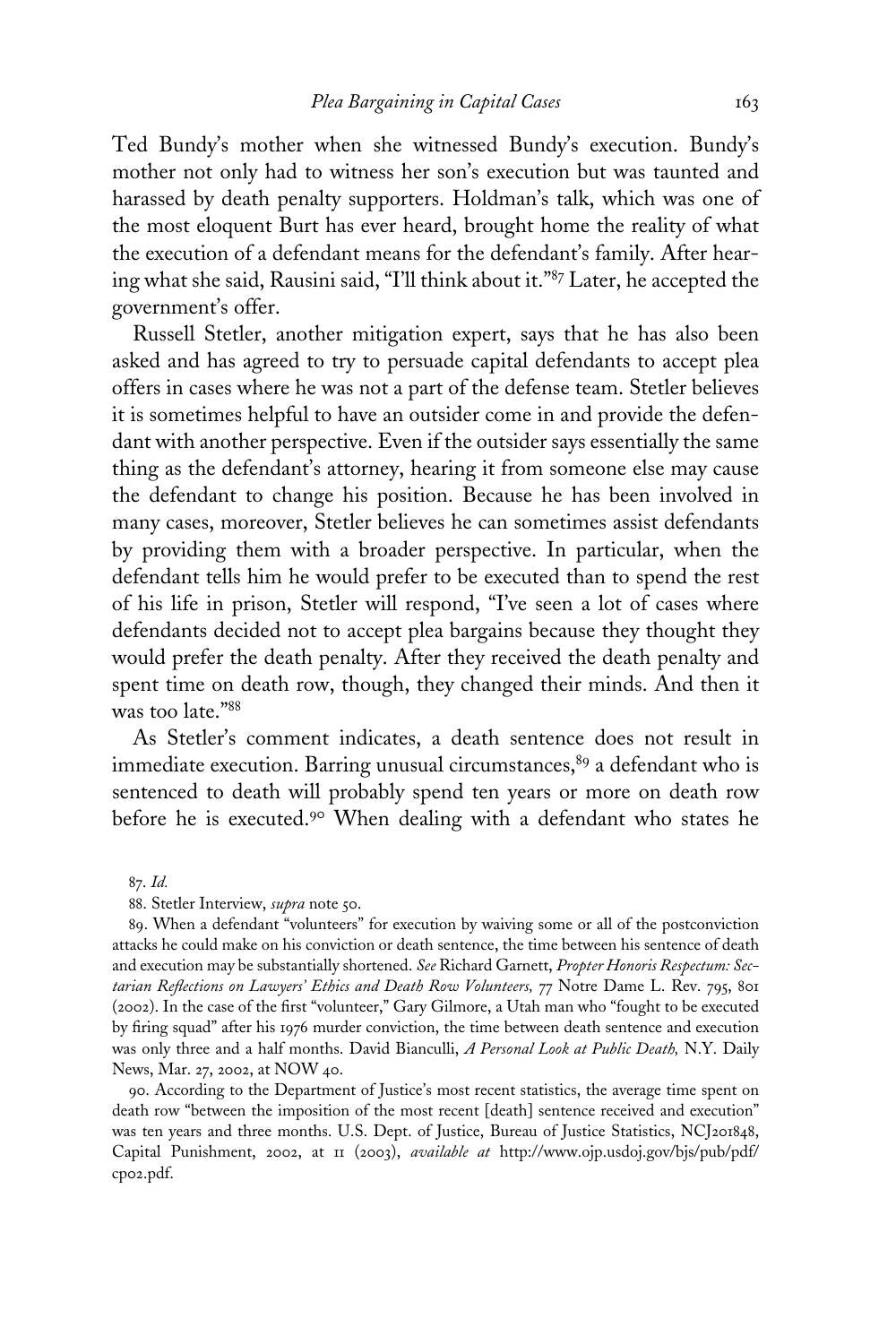would prefer a death sentence over life in prison, defense attorneys will thus often try to dissuade the defendant from this choice by comparing conditions on death row with those in the normal prison population. Prisoners who have been on death row assert that "death row's best conditions are worse than [the ordinary prison] population's worst nonsolitary conditions."91 Communicating this reality in a way that is meaningful to the capital defendant will often play a critical part in persuading him to accept a favorable plea offer.

One approach is simply to emphasize to the defendant the positive aspects of living in a normal prison population. The attorney or defense team member can explain that, if he is not on death row, the people who are important to him can continue to play a significant part in his life. They can have contact visits. In due course, the defendant and family members can spend a day together—in a trailer, perhaps, or some other relatively private setting—and their time together "could be a truly pleasant experience for everyone involved."<sup>92</sup> If the defendant was sentenced to death, on the other hand, his life would be totally different. There would be no contact visits from friends, very little contact with anyone, twenty-three hours of isolation, a few brief showers a week, and constant surveillance.<sup>93</sup>

In seeking to highlight the differences between incarceration on death row and incarceration anywhere else, some attorneys are able to draw on special resources. Marc Bookman, a Philadelphia public defender, states that he has obtained letters from former clients who were on death row and then, after their death sentences were vacated, were sent to regular prisons. In their letters they talk about the specific differences between life on death row and life in the normal prison population.94

In one case, Bookman had a client whose initial view was that he would rather have a death sentence than spend the rest of his life in jail, particularly because he thought that refusing a plea offer would be making "a political statement" in the sense that it would be "standing up for his rights."<sup>95</sup> Bookman knew that his client admired another prisoner who was on death row. At Bookman's request, that inmate wrote his client a letter.

<sup>91.</sup> For example, David Herman, a death row inmate in Texas, stated: "Death Row's best conditions are worse than [the regular prison] population's worst nonsolitary conditions." Welcome to Hell: Letters and Writings from Death Row 100 (Jan Arriens ed., 1997).

<sup>92.</sup> Stetler Interview, *supra* note 50.

<sup>93.</sup> *See* Welcome to Hell, *supra* note 91, at 55, 87–90.

<sup>94.</sup> Bookman Interview, *supra* note 14.

<sup>95.</sup> *Id.*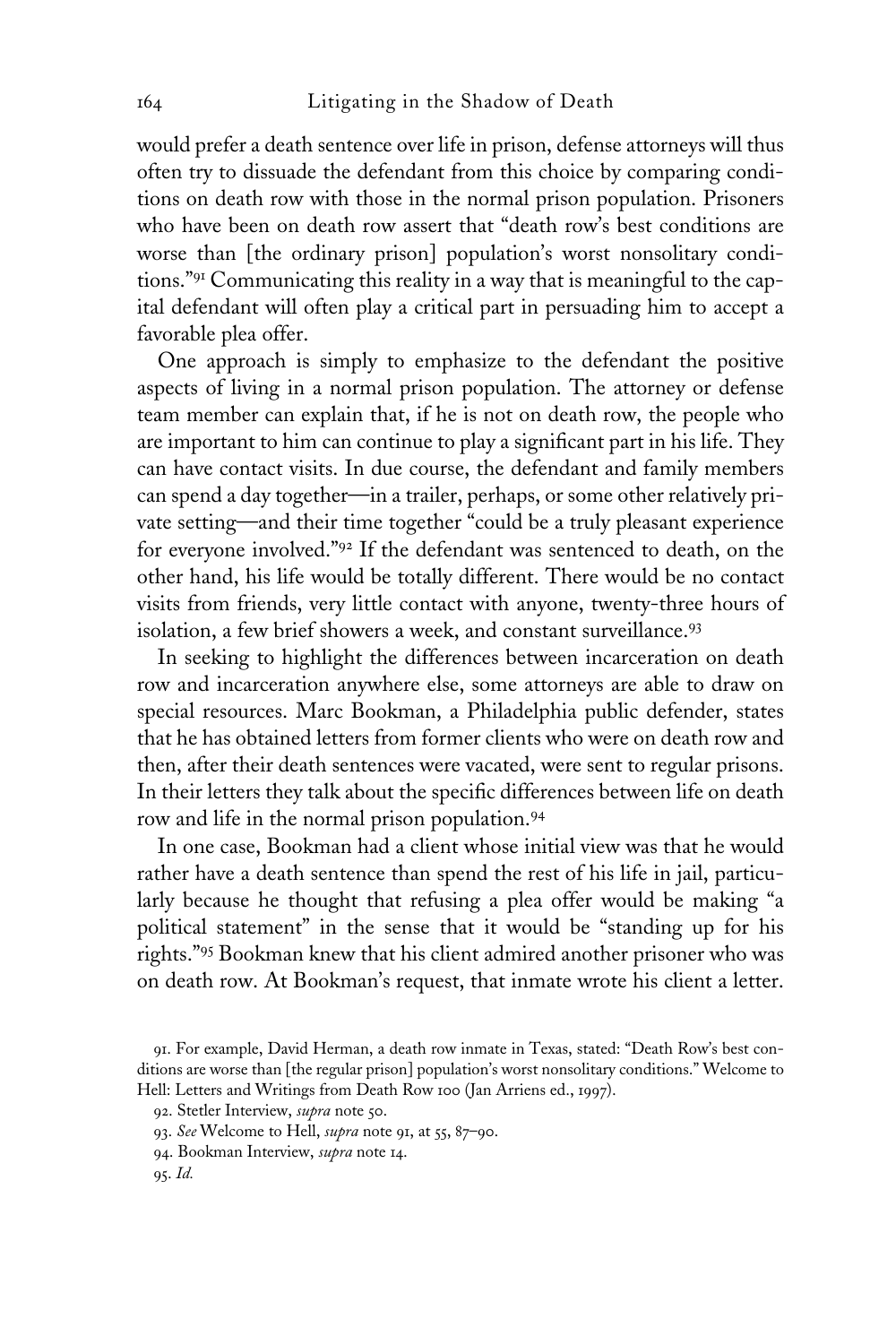The letter stated that "going to trial and getting a death sentence is not a political statement." It would just mean another person on death row. The inmate then spelled out the differences between death row and the normal prison population. In addition to explaining the desolate atmosphere on death row, he emphasized that the defendant would be able to further himself and to make a contribution to society if he accepted the plea offer: he would be able to have a job, take courses, and see his family. After considering this advice, Bookman's client decided to accept the plea.

## *The* Carzell Moore *Case*

The *Carzell Moore* case illustrates the possibility of resolving a capital case through a negotiated plea even when this possibility initially seemed almost nonexistent. The result in Moore's case attests to the adage endorsed by many experienced capital defense attorneys: no matter how difficult it may appear, a capital defendant's attorney "should never assume a case cannot be plea bargained."96

On December 12, 1976, Teresa Allen, an eighteen-year-old white college student, was abducted while she was working as a part-time cashier at a convenience store in Cochran, Georgia. Two days later, her body was found on a rural dirt road in Monroe County, Georgia; tests showed that she had been raped and killed by two shots fired from a high-powered rifle.

Subsequently, the police arrested two suspects: Carzell Moore, an African American man who was then in his mid-thirties, and Roosevelt Green, a younger African American man who had known Moore when they were both in prison. Green was reputed to be Moore's follower. By the time the case was ready for trial, the government's case against both defendants was strong. Because it was such an "awful, tragic case," the community and the victim's family were strongly in favor of the death penalty for both defendants. The prosecutor was reluctant to consider the possibility of a plea bargain for either defendant, especially Moore, who appeared to be the actual killer as well as the ringleader.<sup>97</sup>

If the prosecutor was initially disinclined to offer a plea, Moore was adamant about refusing to accept one. Stephen Bright, who represented Moore, recalls that of all his clients, Moore was probably the most reluctant to consider a plea. When the possibility was first raised, Moore

<sup>96.</sup> Telephone Interview with Denny LeBoeuf (Oct. 15, 2003).

<sup>97.</sup> Bright Interview, *supra* note 7.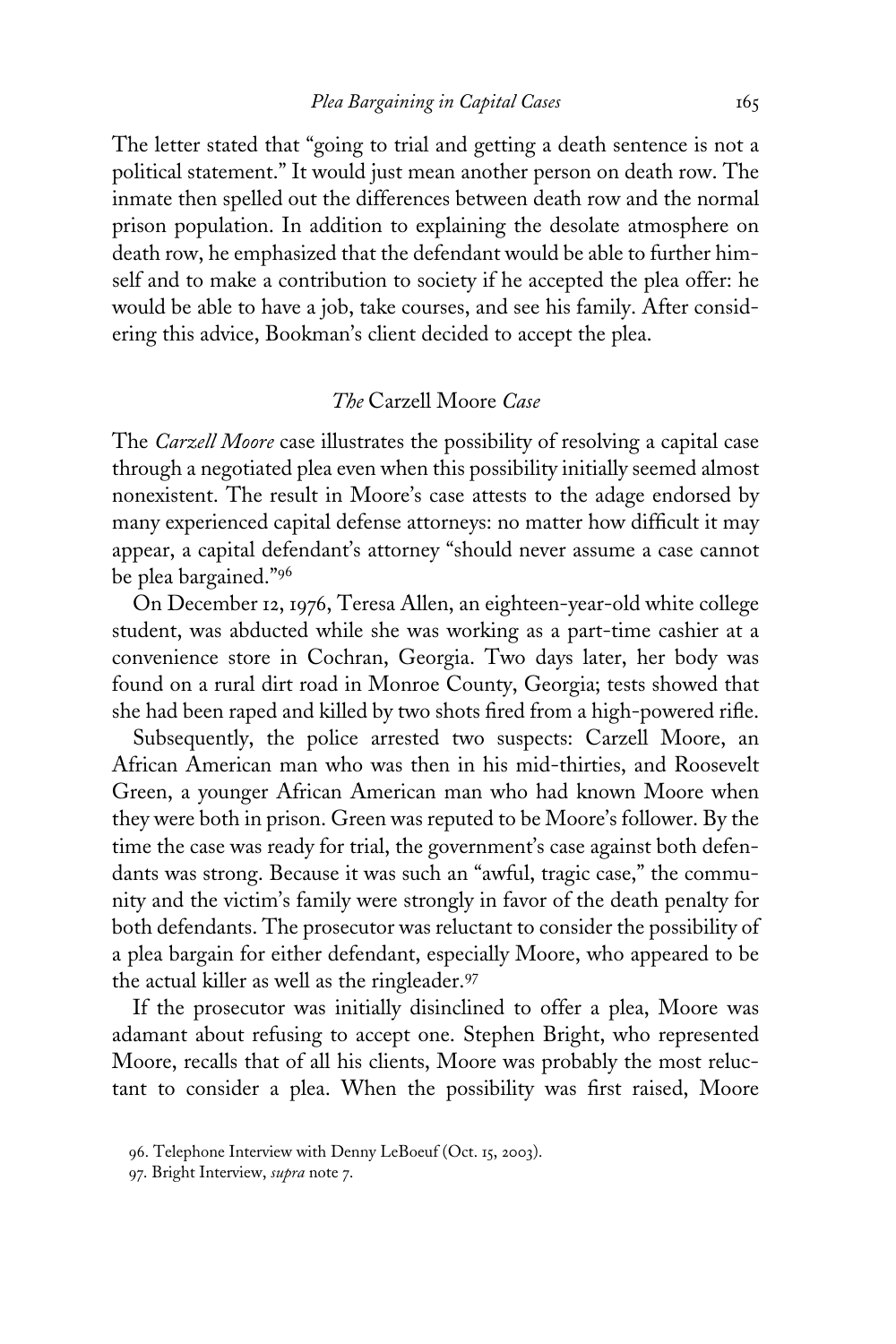insisted that he would "prefer execution over spending the rest of [his] life in prison."98 When Bright raised the possibility again, as he did at various times during the ensuing litigation, Moore reiterated, "I am not interested in a plea. Don't talk to me about pleading any more."99

In the meantime, the case had a tortuous history. In June 1977, Moore was tried and received the death sentence. Later, Green was tried and also received a death sentence. Subsequently, the U.S. Supreme Court reversed Green's death sentence on the ground that a witness's testimony as to Moore's statement admitting that he and not Green fired the shots that killed the victim was improperly excluded from Green's penalty trial. Green's second penalty trial was held in November 1979. He again received a death sentence and was executed on January 9, 1985.<sup>100</sup>

Moore raised various challenges to his conviction and death sentence in the state courts, all of which were denied.<sup>IOI</sup> When his state remedies were exhausted, he filed a writ of habeas corpus in the federal court, again attacking his conviction and death sentence on various grounds. Although the federal district court denied his petition, the Eleventh Circuit Court of Appeals reversed Moore's death sentence on the ground that the trial judge had improperly instructed the jury about the circumstances under which they should impose a death sentence.<sup>102</sup> Based on this ruling, Moore was entitled to a resentencing at which the question would be whether he would be sentenced to death or life imprisonment with the possibility of parole.<sup>103</sup>

When Moore's litigation in the federal courts finally ended,<sup>104</sup> it was 1992, more than twenty-five years after the crime. Throughout the case, Bright had periodically spoken to the prosecutor about the possibility of a plea bargain. As the case moved toward the point where Moore was entitled to resentencing, the prosecutor started to say, "Well, is your man willing to take it?" The prosecutor explained that he was not going to raise the

98. *Id.*

99. *Id.*

100. M. Watt Espy & John Ortiz Smykla, Executions in the U.S., 1608–1987: The Espy File [computer file]. Second ICPSR ed. Compiled by M. Watt Espy & John Ortiz Smykla, University of Alabama. Ann Arbor, Mich.: Inter-university Consortium for Political and Social Research [producer and distributor], 1992, *available at* http://www.deathpenaltyinfo.org/ESPYname.pdf.

101. Moore v. Kemp, 809 F.2d. 702, 707 (11th Cir. 1987).

102. *Id.*

103. *Id.*

104. Moore v. Zant, 972 F.2d 318 (11th Cir. 1992) (holding that the state of Georgia may resentence Moore despite delay in providing for resentencing in accordance with the Eleventh Circuit's earlier ruling).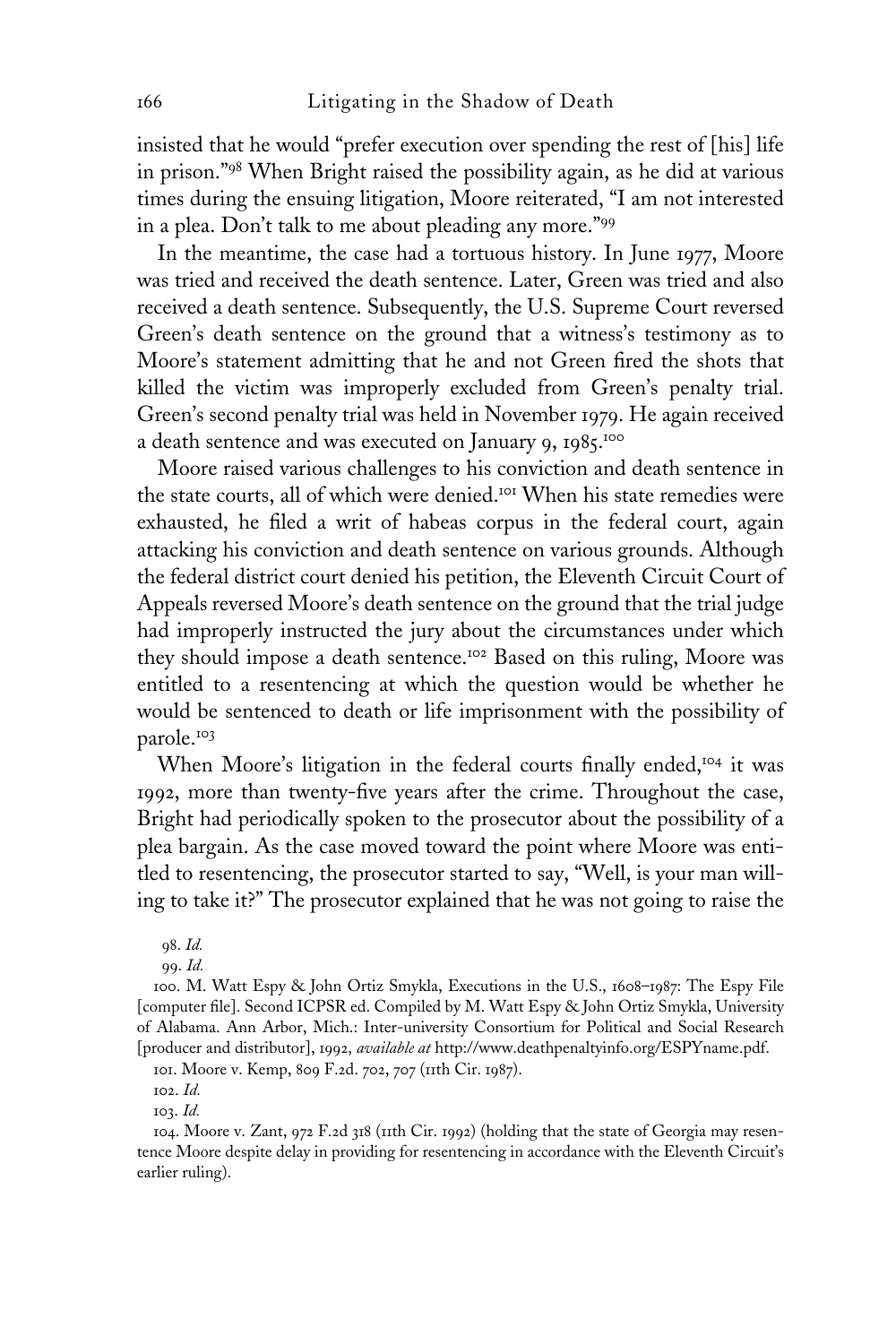possibility of a plea bargain with the victim's family unless he could be sure that the defendant was actually going to agree to one. Even though the prosecutor was never explicit, however, it became more and more apparent to Bright "that if we could get our client on board, a plea could be worked out."<sup>105</sup>

Given Moore's attitude, however, getting the client on board appeared to present an insurmountable problem. Although Moore had mellowed over the years, he had never deviated from his position that he didn't want to consider a plea. Instead of directly raising the possibility of a plea, Bright thus began his discussions with Moore by focusing on the options that would be available at the resentencing. At the time of Moore's first trial, the jury had a choice between imposing a death sentence and a life sentence with the possibility of parole. At the resentencing, Moore could have the jury presented with the same choice. Bright explained to Moore, however, that if the jury were presented with only these options it would undoubtedly opt for death rather than allowing even a theoretical possibility that Moore would be granted parole. Bright explained that, in order to have a realistic chance of avoiding the death sentence, it would thus be necessary for the defense to agree that the jury should also be given the option of sentencing the defendant to life without the possibility of parole. Moore eventually agreed.

Bright then pointed out to Moore that if life without parole was the best result they could hope for at the resentencing, it would make sense to avoid the resentencing and simply accept the prosecutor's offer of life without parole. Nevertheless, Bright and the rest of the defense team had to spend a lot of time with Moore to convince him to accept the offer. Chrystal Redd, an African American investigator in her mid-twenties, was particularly effective in surmounting Moore's "reality gap." She made him see that going through another trial would not only be counterproductive for him but difficult for his family, especially his daughter, who still lived in the community where the crime had occurred.

As in other cases, moreover, emphasizing to Moore the difference between death row and the living conditions he would have if he accepted the plea was critical. While he was under sentence of death, Moore had been on death row. After his death sentence was reversed, he was moved to a prison in Reidsville, which he found to be a much more pleasant environment. It was not only less "lonely and depressing" than death row but

<sup>105.</sup> Bright Interview, *supra* note 7.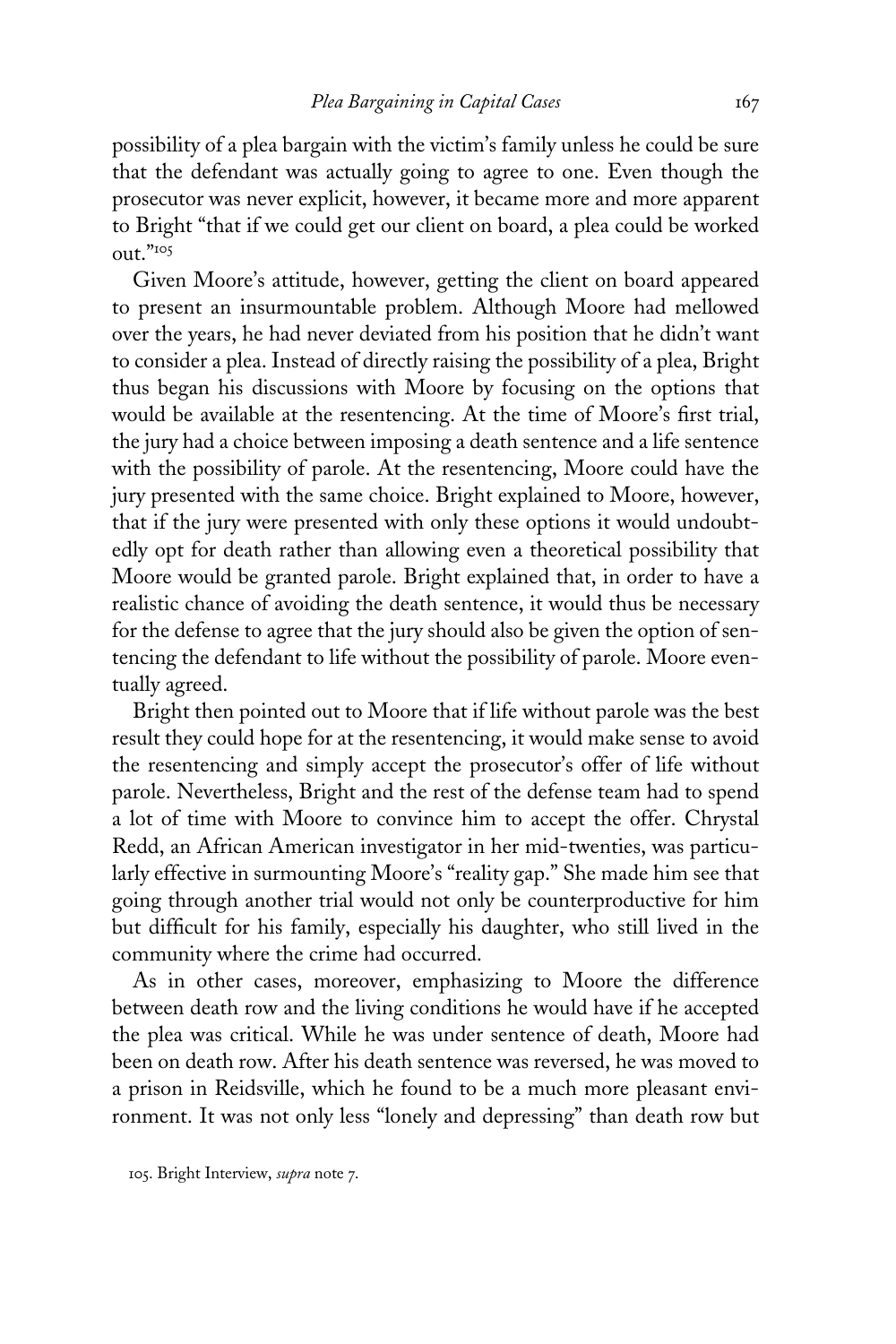also a place where "he had a job" and could have regular visits with his family.106 In working out the plea, the defense asked for and obtained the condition that Moore would be able to go back to his "same cell" at the prison in Reidsville.

Moore eventually agreed to the plea. Despite his initial preference to avoid a life sentence at any cost, he subsequently indicated that he was happy with this decision.<sup>107</sup>

#### *Some Further Thoughts*

If the information I have presented provides an accurate view of plea bargaining in capital cases, what general conclusions should be drawn with respect to plea bargaining's impact on our system of capital punishment? From a capital defense attorney's point of view, plea bargaining provides an important weapon that may be used to save clients' lives. When the system is viewed from a broader perspective, however, plea bargaining in capital cases has several unfortunate consequences.

First, plea bargaining exacerbates a well-documented weakness of the death penalty: its arbitrary application. Factors such as the time and place where the crime was committed, the victim's characteristics,<sup>108</sup> the effectiveness of the defendant's lawyer, and other factors that have no connection to the magnitude of the defendant's crime affect the likelihood that he will receive a death sentence. Based on the material in this chapter, it appears that plea bargaining aggravates the effect of these and other factors and thus increases the extent of the death penalty's arbitrary application.

The prosecutor's plea bargaining policy at the time and place where the crime occurs plays a critical part in determining whether a capital defendant will be afforded an opportunity to avoid the death penalty. In Philadelphia, for example, it appears that even capital defendants charged with very aggravated crimes will be offered a plea bargain that will eliminate the possibility of capital punishment. Similarly, in many rural counties, a prosecutor will plea bargain even the most atrocious capital cases because she knows that the community cannot afford the expense of a cap-

<sup>106.</sup> *Id.*

<sup>107.</sup> *Id.*

<sup>108.</sup> *See, e.g.,* David C. Baldus et al., *Racial Discrimination and the Death Penalty in the Post-Furman Era: An Empirical and Legal Overview, with Recent Findings from Philadelphia,* 83 Cornell L. Rev. 1638, 1657–60, 1683–1715 (1998) (empirical data showing race of the victim is an important factor in determining whether a capital defendant will be sentenced to death).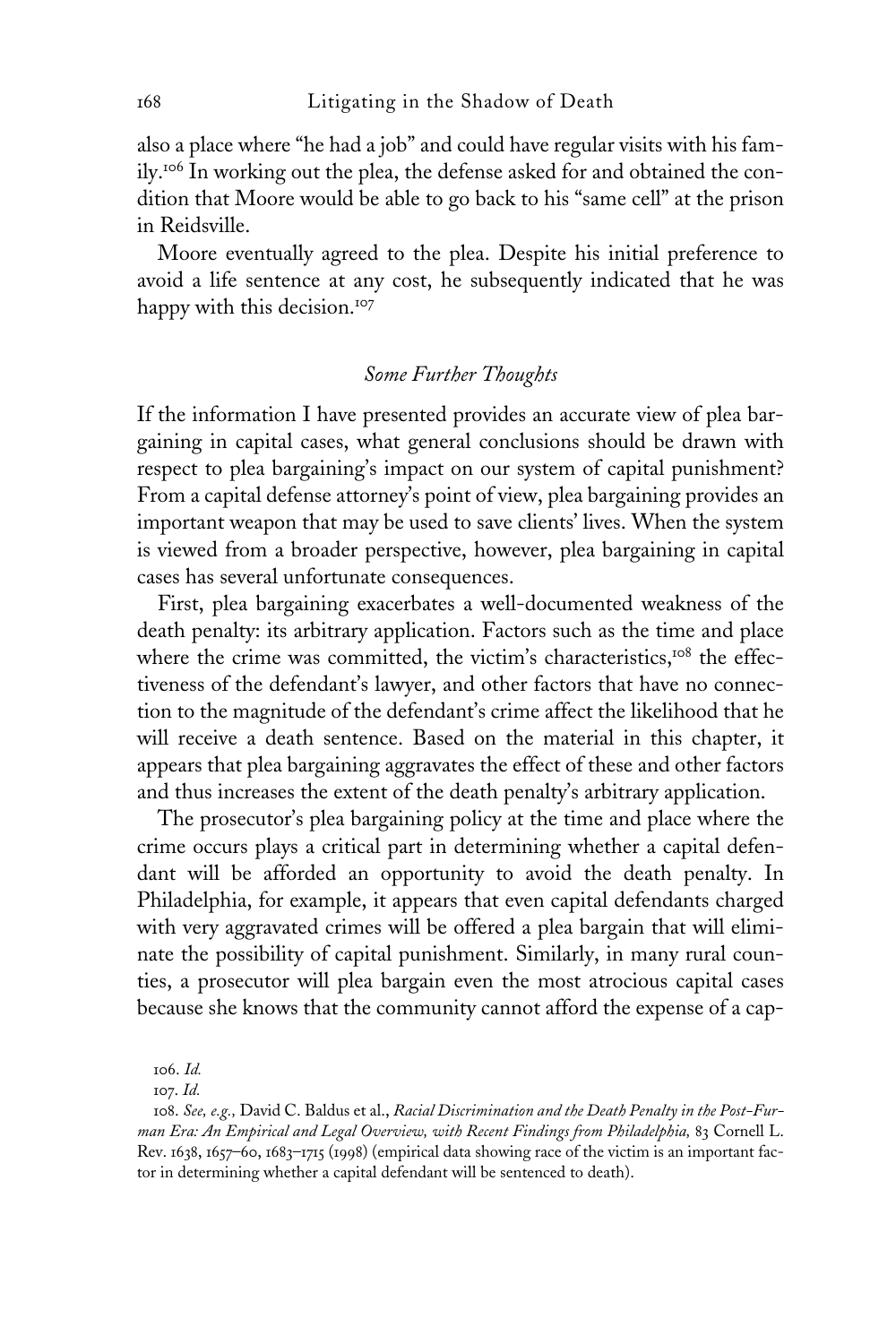ital trial. On the other hand, a defendant will not be afforded the opportunity to plea bargain if he commits a similar or less atrocious crime in a place that has a policy against plea bargaining, or at a time when the prosecutor believes that seeking a death sentence is politically essential.

The victim's family members' feelings about whether the defendant should be sentenced to death will also be a critical factor. But as the examples in this chapter indicate, the family members' feelings often have nothing to do with the nature of the crime. The family may insist that the prosecutor not seek the death penalty because they are adamantly opposed to capital punishment; they may request that the defendant be offered a favorable plea bargain because they do not want to undergo the anguish of a protracted capital trial; or they may prefer a negotiated resolution because the defense will then be able to take action that will assist the family in obtaining closure. In all such cases, the prosecutor's deference to the family members' wishes enhances the death penalty's arbitrary application.

The defense's effectiveness in plea bargaining, moreover, will often be the most critical factor in determining whether the defendant will be able to avoid a death sentence. If, in David Bruck's words, the attorney is able to be a "world class cop-out artist," she will be able to negotiate a plea bargain that will allow the defendant to avoid the death sentence in all but the rarest cases. Whether a lawyer has the ability to be a "world class cop-out artist," of course, has little to do with whether the defendant's crime merits the death penalty. The lawyer's plea bargaining ability thus also magnifies the death penalty's arbitrary application.

Plea bargaining may also have the perverse effect of increasing the percentage of cases in which capital defendants are wrongfully sentenced to death. If the defendant is in fact innocent, he will be more likely to reject any government offers to plea bargain. His attorney may also be disinclined to plea bargain, believing that defendants who maintain their innocence should go to trial.<sup>109</sup> But just because the defendant is innocent of the capital crime does not mean the jury will acquit him. Earlier chapters have shown that, even when the defendant has a strong defense, the jury frequently convicts and sentences him to death. Capital defendants who are guilty are thus more likely to avoid the death sentence through a plea bargain; on the other hand, those who are innocent are more likely to be subjected to the vagaries—and potential mistakes—of a trial by jury.

<sup>109.</sup> *See* Albert Alschuler, *The Defense Attorney's Role in Plea Bargaining,* 84 Yale L.J. 1179, 1278–80 (1975).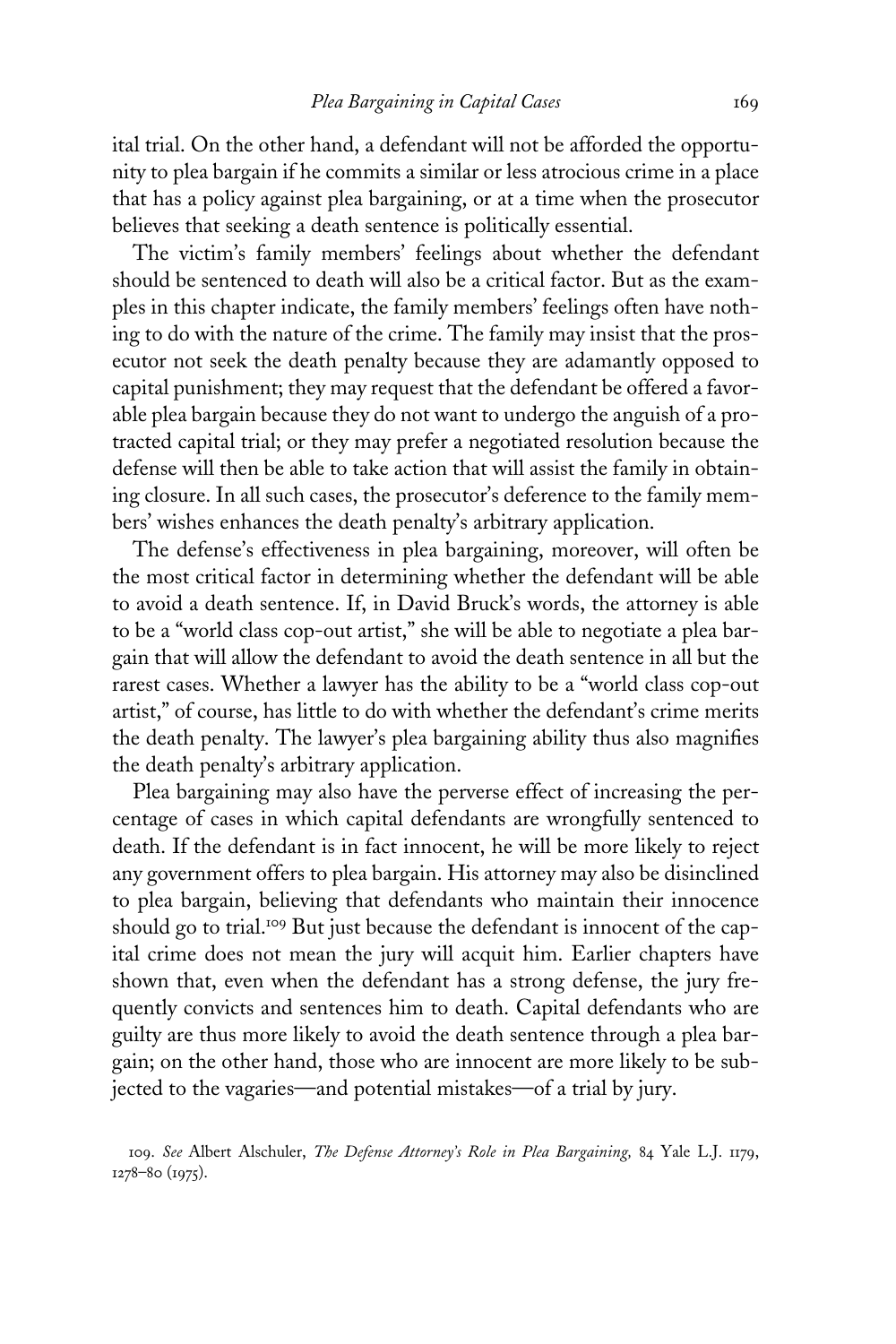#### 170 Litigating in the Shadow of Death

Plea bargaining in capital cases may also impair the attorney-client relationship. A client's belief that his attorney is focused exclusively or primarily on avoiding the possibility of a death sentence can lead him to have a negative perception of the attorney. As one example, a prisoner on death row wrote:

People outside who are dedicated to abolishing the death penalty are usually dedicated to the sanctity of life, period. When fighting the death penalty they're too often satisfied with just keeping someone alive, even if they're locked in Hell for all of eternity. And lawyers are the world's worst about that. That's what my first appeal attorney did to me. He refused to touch any reversal or acquittal arguments in any way. All he thought he should do is just get me a life sentence. He actually thought that was the best compromise for both sides.<sup>110</sup>

While this prisoner was complaining primarily about his attorney's failure to raise issues rather than his efforts to resolve the case through negotiation, defendants who perceive a conflict between their attorneys' priorities and their own will often point to the attorney's focus on avoiding a death sentence through plea bargaining, suggesting that this focus proves that the attorney cares only about preventing the client's execution and not about zealously seeking to obtain the client's goals.

Capital defendants and their attorneys undoubtedly sometimes have conflicting views as to the importance of avoiding a death sentence. The attorney's vehement opposition to capital punishment or her concern that her client not be executed may lead her to differ with her client as to the relative importance of avoiding a death sentence. When avoiding the death sentence through plea negotiations involves relinquishing options that could lead to the defendant's acquittal or lesser sentence, the attorney may thus have to confront difficult ethical choices. The canon of ethics, of course, provides that the attorney must pursue the client's legitimate objectives.<sup>111</sup> For an attorney who is representing capital defendants because she

110. Welcome to Hell, *supra* note 91, at 82.

111. The *ABA Standards for Criminal Justice* provide that "[o]ur system has concluded, in order to protect the innocent, that persons whose conduct does not fall within the charges brought by a prosecutor should not be permitted to plead guilty." ABA Standards for Criminal Justice: Pleas of Guilty 14–1.6 commentary at 66 (3d ed. 1999) [hereinafter Standards]. The Standards require courts to determine that there is a factual basis for a guilty plea, especially when the defendant claims that he is innocent. *Id.* at 14–1.6.